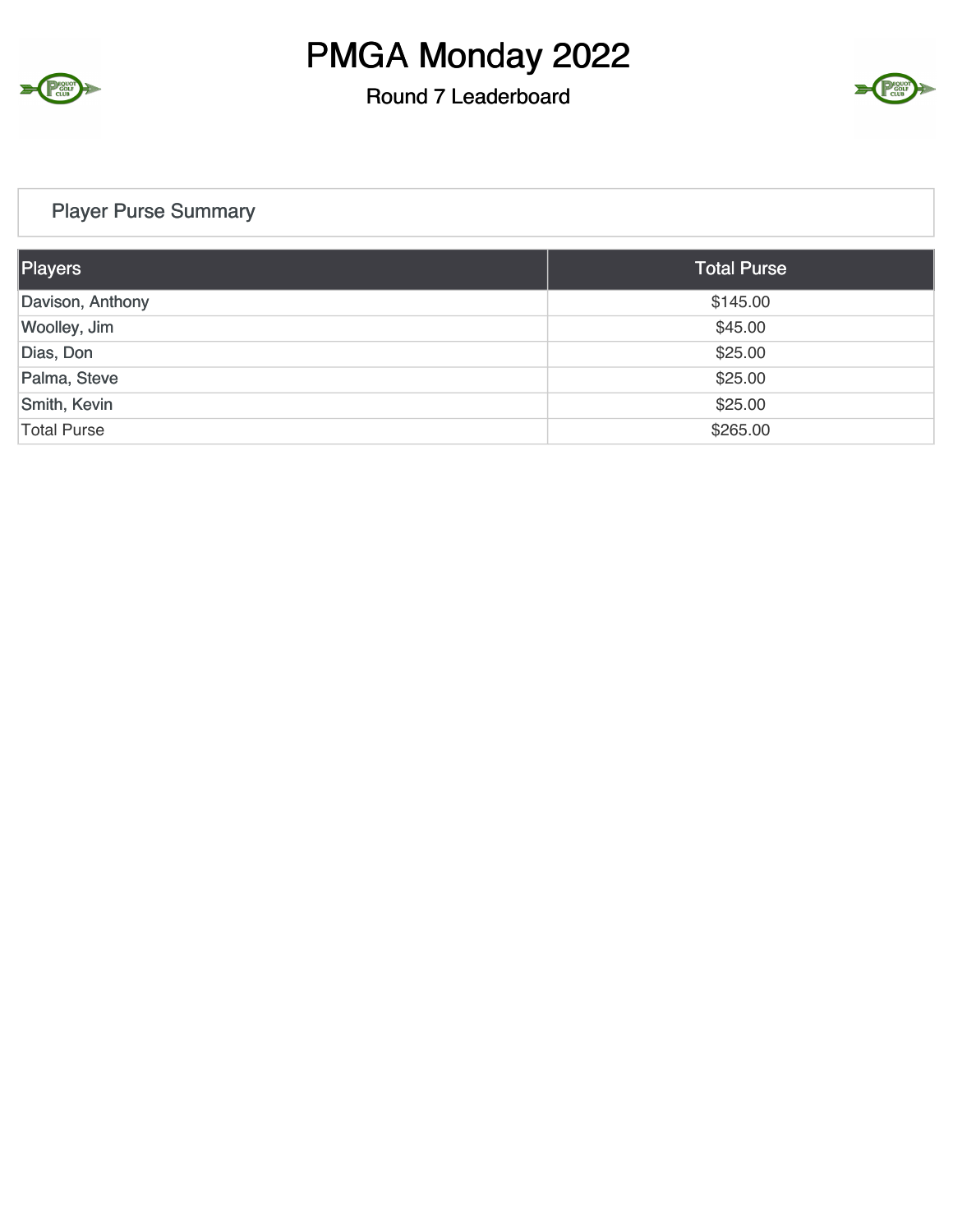

Round 7 Leaderboard



Team

|                                     |                                 |                |                                                                         |                | <b>Players</b>              |                |                | Match          |                | <b>Players</b>                                             |             |                  |              |              |             |              |             |              |              |                  |                                             |    |
|-------------------------------------|---------------------------------|----------------|-------------------------------------------------------------------------|----------------|-----------------------------|----------------|----------------|----------------|----------------|------------------------------------------------------------|-------------|------------------|--------------|--------------|-------------|--------------|-------------|--------------|--------------|------------------|---------------------------------------------|----|
|                                     |                                 |                | Pratt, Joe + Scanlan, Mike                                              |                | <b>Pequot Golf Club</b>     |                |                | 3 & 2          |                | Klimas, Kory + Woolley, Jim<br><b>Pequot Golf Club</b>     |             |                  |              |              |             |              |             |              |              |                  |                                             |    |
|                                     | Cogman, Marcus + Knowles, Keith |                |                                                                         |                | <b>Pequot Golf Club</b>     |                | 3 & 1          |                |                | Dias, Don + Boehm, Karl<br><b>Pequot Golf Club</b>         |             |                  |              |              |             |              |             |              |              |                  |                                             |    |
|                                     |                                 |                | Arruda, Mark + Careb, Dan                                               |                | <b>Pequot Golf Club</b>     |                | 2 & 1          |                |                | Smyth, Pete + McArthur, Hamish<br><b>Pequot Golf Club</b>  |             |                  |              |              |             |              |             |              |              |                  |                                             |    |
|                                     | Chase, Zachary + Gillies, Geoff |                |                                                                         |                | <b>Pequot Golf Club</b>     |                |                | 281            |                | Gage, Dustin + Maraglino, Tom<br><b>Pequot Golf Club</b>   |             |                  |              |              |             |              |             |              |              |                  |                                             |    |
| Hutchinson, Trevor + Greider, Steve |                                 |                |                                                                         |                | <b>Pequot Golf Club</b>     |                |                | 2 up           |                | Turley, Kevin + Levesque, Scott<br><b>Pequot Golf Club</b> |             |                  |              |              |             |              |             |              |              |                  |                                             |    |
|                                     | Murphy, Dan + Gardiner, Tom     |                |                                                                         |                | <b>Pequot Golf Club</b>     |                |                | 1 up           |                | Banks, George + Dimock, Bob<br><b>Pequot Golf Club</b>     |             |                  |              |              |             |              |             |              |              |                  |                                             |    |
|                                     | Davison, Anthony + Tanner, Jeff |                |                                                                         |                | <b>Pequot Golf Club</b>     |                |                | 4 & 3          |                | Rebello, Bruce + Rebello Jr., Bruce<br>Pequot Golf Club    |             |                  |              |              |             |              |             |              |              |                  |                                             |    |
|                                     | Smith, Kevin + Palma, Steve     |                |                                                                         |                | <b>Pequot Golf Club</b>     |                |                | $3&8&2$        |                | Warner, Mal + McPherson, James<br><b>Pequot Golf Club</b>  |             |                  |              |              |             |              |             |              |              |                  |                                             |    |
|                                     |                                 |                | Smith, Kevin + Palma, Steve vs. Warner, Mal + McPherson, James          |                |                             |                |                |                |                |                                                            |             |                  |              |              |             |              |             |              |              |                  |                                             |    |
|                                     | 1                               | $\overline{2}$ | 3                                                                       | 4              | 5                           | 6              | 7              | 8              | 9              |                                                            |             |                  |              |              |             |              |             |              |              |                  | Out 10 11 12 13 14 15 16 17 18 In Total Net |    |
| Match                               | $2 \text{ up}$                  |                | $2$ up $3$ up                                                           |                | $ 3$ up $ 3$ up $ 3$ up     |                | 4 up           |                | 1 up   1 up    |                                                            |             |                  |              |              |             |              |             |              |              |                  |                                             |    |
| Palma, Steve (27)                   | $\circled{5}$                   |                | $\bar{7}$                                                               | 6              |                             | 4              | $\mathfrak{D}$ | $\overline{7}$ | 6              | 54                                                         |             | $\bullet\bullet$ |              |              |             |              |             |              | $\bullet$    | $\mathbf 0$      | 54                                          | 40 |
| Smith, Kevin (17)                   | 6                               | 5              | <sup>4</sup>                                                            | 6              | $\overline{6}$              | 4              | $\overline{7}$ | Ð              | $\overline{5}$ | 47                                                         |             |                  |              |              |             |              |             |              |              | $\overline{0}$   | 47                                          | 38 |
| <b>Net Score</b>                    | 3                               | 4              | 3                                                                       | 5              | 5                           | 3              | 3              | 3              | 4              | 33                                                         | $\mathbf 0$ | 0                | $\mathbf 0$  | $\mathbf 0$  | $\mathbf 0$ | $\mathbf 0$  | 0           | $\mathbf 0$  | 0            |                  |                                             |    |
| McPherson, James (9)                | 6                               | 4              | 5                                                                       | $\overline{5}$ | $\overline{5}$              | $\overline{4}$ | $\overline{7}$ | 5              | $\overline{5}$ | 46                                                         |             |                  |              |              |             |              |             |              |              | ۰<br>$\mathbf 0$ | 46                                          | 41 |
| Warner, Mal (0)                     | 4                               | $\overline{5}$ | 4                                                                       | $\overline{5}$ | $\sqrt{6}$                  | 3              | $\sqrt{7}$     | 6              | $\overline{4}$ | 44                                                         |             |                  |              |              |             |              |             |              |              | $\Omega$         | 44                                          | 44 |
| <b>Net Score</b>                    | 4                               | 4              | 4                                                                       | 5              | 5                           | 3              | 6              | 4              | 4              | 39                                                         | 0           | 0                | 0            | 0            | $\mathbf 0$ | $\mathbf 0$  | 0           | 0            | 0            |                  |                                             |    |
| Match                               |                                 |                |                                                                         |                |                             |                |                |                |                |                                                            |             |                  |              |              |             |              |             |              |              |                  |                                             |    |
|                                     |                                 |                | Davison, Anthony + Tanner, Jeff vs. Rebello, Bruce + Rebello Jr., Bruce |                |                             |                |                |                |                |                                                            |             |                  |              |              |             |              |             |              |              |                  |                                             |    |
|                                     | 1                               | $\overline{2}$ | 3                                                                       | 4              | 5                           | 6              | 7              | 8              | 9              |                                                            |             |                  |              |              |             |              |             |              |              |                  | Out 10 11 12 13 14 15 16 17 18 In Total Net |    |
| Match                               | $3$ up $3$ up                   |                | $ 4 \text{ up} 4 \text{ up} $                                           |                | $4 \text{ up} 4 \text{ up}$ |                | $\top$         |                | $1$ up $2$ up  |                                                            |             |                  |              |              |             |              |             |              |              |                  |                                             |    |
| Tanner, Jeff (5)                    | 4                               | $\overline{5}$ | Ð                                                                       | $\boxed{6}$    | 4                           | $\overline{4}$ | 5              | $\circled{4}$  | 3              | 39                                                         |             |                  |              |              |             |              |             |              |              | 0                | 39                                          | 36 |
| Davison, Anthony (0)                | $\overline{5}$                  | 4              | (3)                                                                     | 4              | $\overline{5}$              | 3              | $\boxed{6}$    | $\overline{4}$ | $\circled{2}$  | 36                                                         |             |                  |              |              |             |              |             |              |              | 0                | 36                                          | 36 |
| <b>Net Score</b>                    | 4                               | 4              | 3                                                                       | 4              | 4                           | 3              | 4              | 3              | $\overline{2}$ | 31                                                         | $\mathbf 0$ | $\mathbf 0$      | $\mathbf{0}$ | $\mathbf{0}$ | $\mathbf 0$ | $\mathbf{0}$ | $\mathbf 0$ | $\mathbf{0}$ | $\mathbf{0}$ |                  |                                             |    |
| Rebello Jr., Bruce (9)              | $\boxed{7}$                     | 4              | $\sqrt{7}$                                                              | 4              | $\overline{4}$              | $\overline{4}$ | $\overline{7}$ | 5              | $\overline{5}$ | 47                                                         |             |                  |              |              |             |              |             |              | $\bullet$    | $\mathbf 0$      | 47                                          | 42 |
| Rebello, Bruce (1)                  | $\overline{5}$                  | $\overline{5}$ | $\overline{5}$                                                          | 4              | $\overline{4}$              | 3              | 5              | $\overline{4}$ | 3              | 38                                                         |             |                  |              |              |             |              |             |              |              | $\mathbf 0$      | 38                                          | 37 |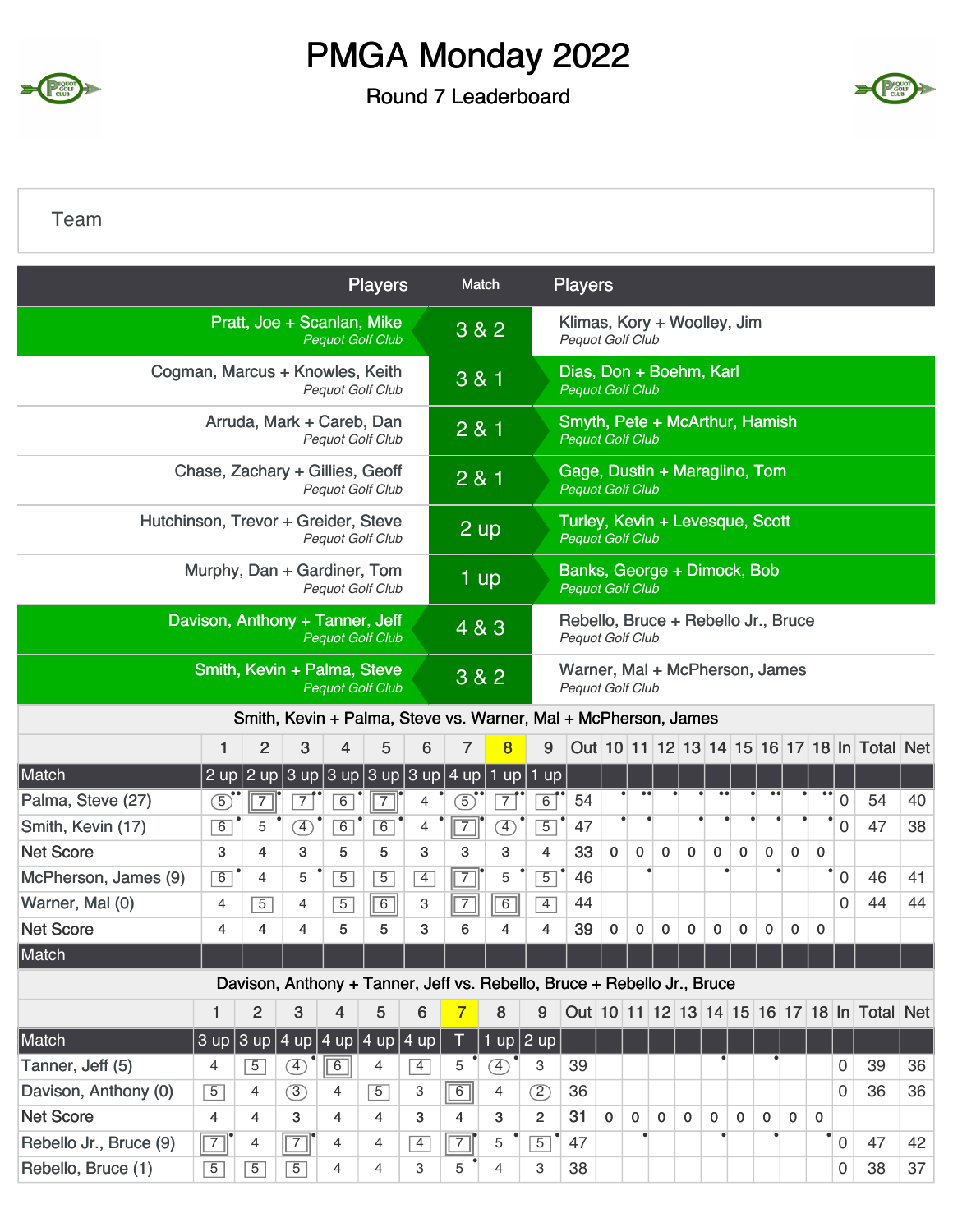



| <b>Net Score</b>       | 5              | 4              | 5                                                                       | 4                                   | 4              |                   | 3              | 4              | 4              | 3              | 36 | 0            | 0              | $\pmb{0}$   | 0           | 0           | 0           | 0           | 0           | 0                |                  |                                             |    |
|------------------------|----------------|----------------|-------------------------------------------------------------------------|-------------------------------------|----------------|-------------------|----------------|----------------|----------------|----------------|----|--------------|----------------|-------------|-------------|-------------|-------------|-------------|-------------|------------------|------------------|---------------------------------------------|----|
| Match                  |                |                |                                                                         |                                     |                |                   |                | Τ              |                |                |    |              |                |             |             |             |             |             |             |                  |                  |                                             |    |
|                        |                |                | Murphy, Dan + Gardiner, Tom vs. Banks, George + Dimock, Bob             |                                     |                |                   |                |                |                |                |    |              |                |             |             |             |             |             |             |                  |                  |                                             |    |
|                        | 1              | $\overline{2}$ | 3                                                                       | 4                                   | 5              | $6\phantom{1}6$   |                | 7              | 8              | 9              |    |              |                |             |             |             |             |             |             |                  |                  | Out 10 11 12 13 14 15 16 17 18 In Total Net |    |
| Match                  | T              |                |                                                                         |                                     |                | $1 \overline{up}$ |                | 1 up           | Ţ              |                |    |              |                |             |             |             |             |             |             |                  |                  |                                             |    |
| Gardiner, Tom (19)     | $\sqrt{7}$     | $\overline{7}$ | 6                                                                       | 7                                   | $\overline{7}$ | $\boxed{6}$       |                | $\overline{7}$ | $6\overline{}$ | $7\vert$       | 60 |              |                |             |             |             |             |             |             |                  | $\boldsymbol{0}$ | 60                                          | 50 |
| Murphy, Dan (0)        | 4              | $\overline{5}$ | $\overline{5}$                                                          | $\overline{5}$                      | 4              | 3                 |                | 4              | $\boxed{6}$    | 3              | 39 |              |                |             |             |             |             |             |             |                  | $\overline{0}$   | 39                                          | 39 |
| <b>Net Score</b>       | 4              | 5              | 5                                                                       | 5                                   | 4              | 3                 |                | 4              | 5              | 3              | 38 | $\mathbf 0$  | 0              | $\mathbf 0$ | $\mathbf 0$ | $\mathbf 0$ | $\mathbf 0$ | 0           | $\mathbf 0$ | $\mathbf{0}$     |                  |                                             |    |
| Dimock, Bob (12)       | 5              | $\overline{5}$ | $\circled{4}$                                                           | $\overline{5}$                      | 5              | $\overline{5}$    |                | 6              | 5              | $\overline{4}$ | 44 |              |                |             |             |             |             |             |             |                  | $\overline{0}$   | 44                                          | 38 |
| Banks, George (6)      | $\overline{5}$ | $\overline{5}$ | 5                                                                       | $\overline{5}$                      | $\overline{4}$ | $\overline{5}$    |                | 5              | 5              | $\overline{4}$ | 43 |              | $\bullet$      |             |             |             |             |             |             |                  | $\Omega$         | 43                                          | 40 |
| <b>Net Score</b>       | 4              | 5              | 3                                                                       | 5                                   | 4              | 5                 |                | 4              | 4              | 3              | 37 | 0            | 0              | 0           | $\bf{0}$    | $\mathbf 0$ | 0           | 0           | $\mathbf 0$ | $\mathbf{0}$     |                  |                                             |    |
| Match                  | Т              |                | $1$ up                                                                  | $1$ up                              | $1 \text{ up}$ |                   |                |                | Π              |                |    |              |                |             |             |             |             |             |             |                  |                  |                                             |    |
|                        |                |                | Hutchinson, Trevor + Greider, Steve vs. Turley, Kevin + Levesque, Scott |                                     |                |                   |                |                |                |                |    |              |                |             |             |             |             |             |             |                  |                  |                                             |    |
|                        |                | 1              | $\overline{2}$                                                          | 3                                   | $\overline{4}$ | 5                 | 6              | $\overline{7}$ | 8              | 9              |    |              |                |             |             |             |             |             |             |                  |                  | Out 10 11 12 13 14 15 16 17 18 In Total Net |    |
| Match                  | $1$ up         |                |                                                                         |                                     |                | $1$ up            |                | 1 up $ 2$ up   |                | $1$ up         |    |              |                |             |             |             |             |             |             |                  |                  |                                             |    |
| Greider, Steve (11)    | $\overline{6}$ |                | $\overline{6}$<br>$\overline{6}$                                        | $\overline{5}$                      |                | Œ                 | $\overline{4}$ | $\overline{6}$ | $\circledA$    | 4              | 45 |              |                |             |             |             |             |             |             |                  | $\mathbf 0$      | 45                                          | 39 |
| Hutchinson, Trevor (0) |                | 4              | $\overline{5}$<br>$\overline{5}$                                        | $\boxed{6}$                         |                | 4                 | $\boxed{5}$    | $\overline{4}$ | 4              | $\overline{4}$ | 41 |              |                |             |             |             |             |             |             |                  | $\Omega$         | 41                                          | 41 |
| <b>Net Score</b>       |                | 4              | 5<br>5                                                                  | 5                                   |                | 3                 | 4              | 4              | 3              | 3              | 36 | 0            | $\mathbf 0$    | $\mathbf 0$ | $\mathbf 0$ | $\mathbf 0$ | $\mathbf 0$ | $\pmb{0}$   | $\mathbf 0$ | $\mathbf 0$      |                  |                                             |    |
| Levesque, Scott (9)    |                | 5              | $\overline{5}$                                                          | $\circledA$                         | 6              | $\overline{4}$    | 3              | $\sqrt{7}$     | 5              | $\circled{3}$  | 42 |              |                |             |             |             |             |             |             |                  | $\mathbf 0$      | 42                                          | 37 |
| Turley, Kevin (7)      |                | 4              | 5<br>$\overline{4}$                                                     | $\overline{4}$                      |                | 4                 | $\overline{4}$ | 6              | 5              | $\overline{4}$ | 40 |              |                |             |             |             |             |             |             |                  | $\overline{0}$   | 40                                          | 36 |
| <b>Net Score</b>       |                | 4              | 3<br>4                                                                  |                                     | 4              | 4                 | 3              | 5              | 4              | $\overline{c}$ | 33 | 0            | 0              | 0           | $\mathbf 0$ | 0           | 0           | 0           | 0           | $\mathbf 0$      |                  |                                             |    |
| Match                  |                |                | Τ                                                                       | $\overline{1}$ up $\overline{2}$ up |                |                   |                |                |                |                |    |              |                |             |             |             |             |             |             |                  |                  |                                             |    |
|                        |                |                | Chase, Zachary + Gillies, Geoff vs. Gage, Dustin + Maraglino, Tom       |                                     |                |                   |                |                |                |                |    |              |                |             |             |             |             |             |             |                  |                  |                                             |    |
|                        | 1              | $\overline{2}$ | 3                                                                       |                                     | 4              | 5                 | 6              | 7              | 8              | 9              |    |              |                |             |             |             |             |             |             |                  |                  | Out 10 11 12 13 14 15 16 17 18 In Total Net |    |
| Match                  |                |                |                                                                         | $1$ up                              |                |                   |                |                | т              |                |    |              |                |             |             |             |             |             |             |                  |                  |                                             |    |
| Gillies, Geoff (26)    | 6              | 5              | 5)                                                                      | $\overline{8}$                      | 7              |                   | 4              | $\overline{8}$ | 6              | $\overline{6}$ | 55 |              |                |             |             |             |             |             |             | $\bullet\bullet$ | 0                | 55                                          | 42 |
| Chase, Zachary (11)    | 5              | 6              | 5                                                                       | 4                                   | $\sqrt{7}$     |                   | 3              | 5              | 5              | $\overline{5}$ | 45 |              |                |             |             |             |             |             |             |                  | 0                | 45                                          | 39 |
| <b>Net Score</b>       | 4              | 4              | 3                                                                       | 4                                   |                | 6                 | 3              | 4              | 4              | 4              | 36 | $\mathbf{0}$ | $\overline{0}$ | 0           | $\mathbf 0$ | $\mathbf 0$ | $\mathbf 0$ | 0           | $\Omega$    | $\mathbf{0}$     |                  |                                             |    |
| Maraglino, Tom (0)     | $\overline{5}$ | $\overline{5}$ | $\boxed{7}$                                                             | $\boxed{7}$                         |                | $\boxed{6}$       | $\overline{4}$ | $\overline{8}$ | 6              | $\overline{5}$ | 53 |              |                |             |             |             |             |             |             |                  | $\mathbf 0$      | 53                                          | 53 |
| Gage, Dustin (13)      | 5              | $\circled{4}$  | ④                                                                       |                                     | $\boxed{6}$    | $\circled{4}$     | 3              | 5              | 5              | (3)            | 39 |              |                |             |             |             |             |             |             |                  | $\mathbf 0$      | 39                                          | 32 |
| <b>Net Score</b>       | 4              | 3              | 3                                                                       | 6                                   |                | 3                 | 3              | 4              | 4              | $\overline{c}$ | 32 | $\mathbf 0$  | $\mathbf 0$    | $\mathbf 0$ | $\mathbf 0$ | $\mathbf 0$ | $\mathbf 0$ | $\mathbf 0$ | $\mathbf 0$ | $\mathbf 0$      |                  |                                             |    |
| Match                  |                |                | 1 up $ 2$ up $ 2$ up $ $                                                |                                     | T              |                   |                |                |                | $1$ up         |    |              |                |             |             |             |             |             |             |                  |                  |                                             |    |
|                        |                |                | Arruda, Mark + Careb, Dan vs. Smyth, Pete + McArthur, Hamish            |                                     |                |                   |                |                |                |                |    |              |                |             |             |             |             |             |             |                  |                  |                                             |    |
|                        | 1              | $\overline{2}$ | 3                                                                       | $\overline{\mathbf{4}}$             |                | 5                 | 6              | $\overline{7}$ | 8              | 9              |    |              |                |             |             |             |             |             |             |                  |                  | Out 10 11 12 13 14 15 16 17 18 In Total Net |    |
| Match                  |                |                |                                                                         |                                     |                |                   |                |                | т              |                |    |              |                |             |             |             |             |             |             |                  |                  |                                             |    |
| Careb, Dan (8)         | $\boxed{6}$    | $\overline{5}$ | 6                                                                       | $\overline{5}$                      |                | $\overline{5}$    | $\boxed{5}$    | $\boxed{7}$    | 6              | $\overline{5}$ | 50 |              |                |             |             |             |             |             |             |                  | 0                | 50                                          | 46 |
| Arruda, Mark (1)       | $\boxed{7}$    | $\overline{4}$ | $\overline{5}$                                                          | $\overline{5}$                      | $\sqrt{6}$     |                   | $\boxed{5}$    | Ð              | $\overline{4}$ | $\overline{4}$ | 44 |              |                |             |             |             |             |             |             |                  | 0                | 44                                          | 43 |
| <b>Net Score</b>       | 6              | 4              | 5                                                                       | 5                                   | 5              |                   | 5              | 3              | 4              | 4              | 41 | 0            | $\overline{0}$ | $\mathbf 0$ | $\mathbf 0$ | $\mathbf 0$ | $\mathbf 0$ | $\pmb{0}$   | $\mathbf 0$ | $\mathbf 0$      |                  |                                             |    |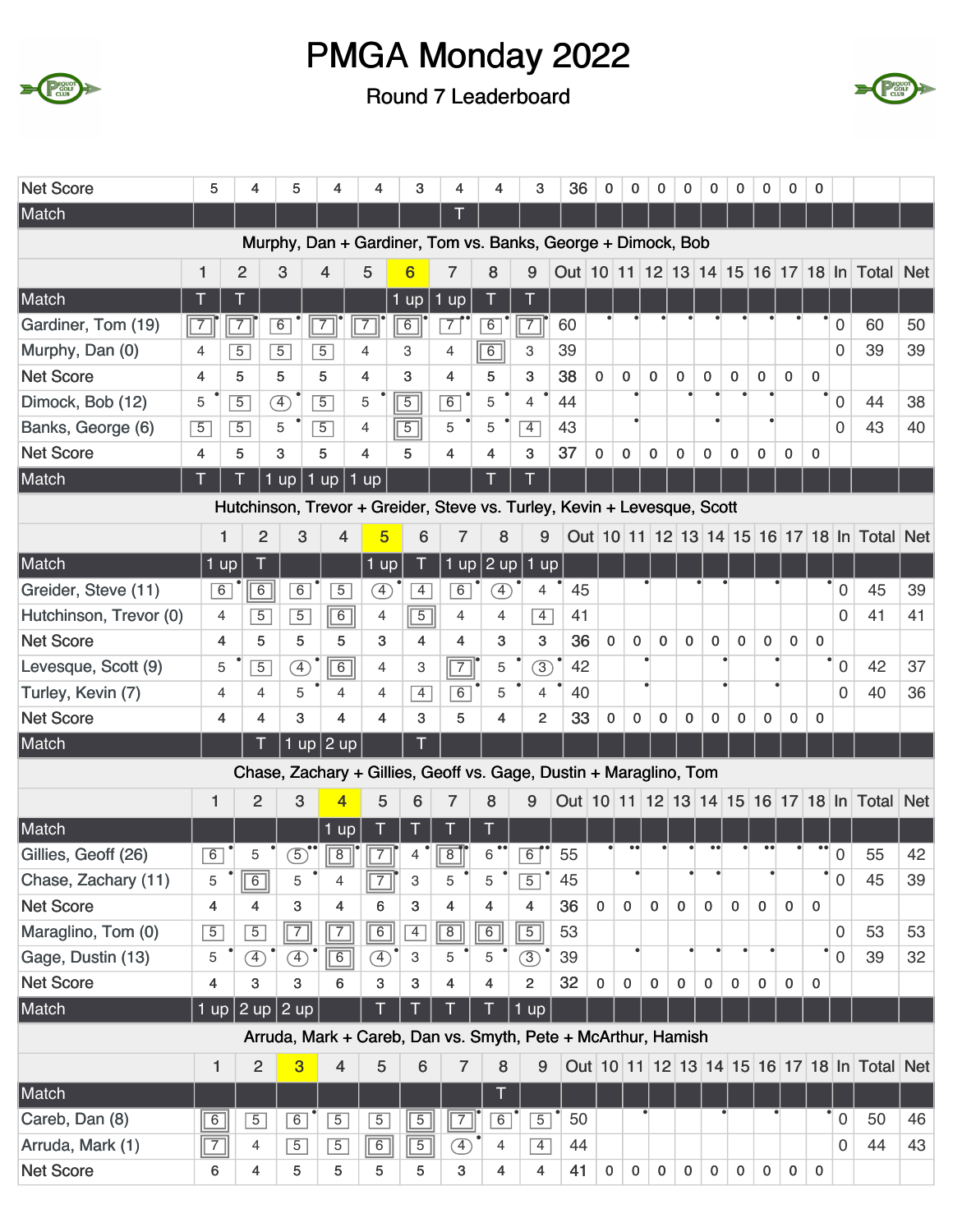



| McArthur, Hamish (2) |                         | $\overline{5}$          | $\overline{4}$                   | $\sqrt{8}$                       | $\overline{5}$<br>$\overline{5}$                                                                           | $\overline{4}$ | $\overline{6}$ | $\overline{5}$ | 3                   | 45 |              |              |              |              |             |              |             |              |              | $\overline{0}$ | 45                                      | 44         |
|----------------------|-------------------------|-------------------------|----------------------------------|----------------------------------|------------------------------------------------------------------------------------------------------------|----------------|----------------|----------------|---------------------|----|--------------|--------------|--------------|--------------|-------------|--------------|-------------|--------------|--------------|----------------|-----------------------------------------|------------|
| Smyth, Pete (0)      |                         | $\overline{5}$          | 4                                | $\sqrt{7}$<br>$\overline{4}$     | $\overline{5}$                                                                                             | $\overline{4}$ | 6              | $\overline{6}$ | $\overline{4}$      | 45 |              |              |              |              |             |              |             |              |              | 0              | 45                                      | 45         |
| <b>Net Score</b>     |                         | 5                       | $\overline{\mathbf{4}}$          | 4                                | 5<br>5                                                                                                     | 4              | 5              | 5              | 3                   | 40 | $\mathbf 0$  | $\mathbf 0$  | $\mathbf 0$  | $\mathbf 0$  | $\mathbf 0$ | 0            | $\mathbf 0$ | $\mathbf 0$  | $\mathbf{0}$ |                |                                         |            |
| Match                |                         | $2 \text{ up}$          | 2 up                             | up                               | $1$ up                                                                                                     | $1$ up $2$ up  | 1 up           |                | $1 \overline{up}$   |    |              |              |              |              |             |              |             |              |              |                |                                         |            |
|                      |                         |                         |                                  |                                  | Cogman, Marcus + Knowles, Keith vs. Dias, Don + Boehm, Karl                                                |                |                |                |                     |    |              |              |              |              |             |              |             |              |              |                |                                         |            |
|                      | 1                       |                         | $\overline{2}$                   | 3<br>4                           | 5                                                                                                          | 6              | 7              | 8              | 9                   |    |              |              |              |              |             |              |             |              |              |                | Out 10 11 12 13 14 15 16 17 18 In Total | <b>Net</b> |
| Match                |                         |                         |                                  |                                  |                                                                                                            |                |                |                |                     |    |              |              |              |              |             |              |             |              |              |                |                                         |            |
| Knowles, Keith (3)   | $\overline{5}$          |                         | $\overline{7}$<br>4              | $\overline{6}$                   | $\overline{5}$                                                                                             | 3              | $\overline{6}$ | $\overline{6}$ | $\overline{4}$      | 46 |              |              |              |              |             |              |             |              |              | 0              | 46                                      | 44         |
| Cogman, Marcus (0)   | $\overline{4}$          |                         | $\overline{5}$<br>$\overline{5}$ | $\overline{5}$                   | $\overline{5}$                                                                                             | 3              | $\overline{5}$ | $\overline{7}$ | $\boxed{5}$         | 44 |              |              |              |              |             |              |             |              |              | 0              | 44                                      | 44         |
| <b>Net Score</b>     | 4                       | 4                       | 5                                | 5                                | 5                                                                                                          | 3              | 5              | 5              | 4                   | 40 | $\mathbf{0}$ | $\mathbf 0$  | $\mathbf 0$  | $\mathbf{0}$ | $\mathbf 0$ | $\mathbf{0}$ | $\mathbf 0$ | $\mathbf 0$  | $\mathbf{0}$ |                |                                         |            |
| Boehm, Karl (14)     | 5                       |                         | $\left( \overline{4}\right)$     | $\overline{9}$<br>$\overline{5}$ | 6                                                                                                          | $\overline{5}$ | 6              | $\overline{6}$ | $\boxed{8}$         | 54 |              |              |              |              |             |              |             |              |              | $\overline{0}$ | 54                                      | 47         |
| Dias, Don (0)        | $\overline{4}$          |                         | $\overline{5}$<br>$\overline{5}$ | 4                                | 4                                                                                                          | $\overline{4}$ | $\overline{5}$ | $\overline{5}$ | 3                   | 39 |              |              |              |              |             |              |             |              |              | $\Omega$       | 39                                      | 39         |
| <b>Net Score</b>     | 4                       |                         | 5<br>3                           | $\overline{\mathbf{A}}$          | 4                                                                                                          | 4              | 5              | 5              | 3                   | 37 | $\mathbf{0}$ | $\mathbf{0}$ | $\mathbf 0$  | $\mathbf 0$  | $\mathbf 0$ | $\mathbf{0}$ | 0           | $\Omega$     | $\mathbf{0}$ |                |                                         |            |
| Match                | $3 \overline{up}$       | 1                       |                                  |                                  | $\vert \text{up} \vert$ 1 up $\vert$ 2 up $\vert$ 3 up $\vert$ 2 up $\vert$ 2 up $\vert$ 2 up $\vert$ 3 up |                |                |                |                     |    |              |              |              |              |             |              |             |              |              |                |                                         |            |
|                      |                         |                         |                                  |                                  | Pratt, Joe + Scanlan, Mike vs. Klimas, Kory + Woolley, Jim                                                 |                |                |                |                     |    |              |              |              |              |             |              |             |              |              |                |                                         |            |
|                      | $\overline{\mathbf{1}}$ | $\overline{2}$          | 3                                | $\overline{\mathbf{A}}$          | 5                                                                                                          | 6              | $\overline{7}$ | 8              | 9                   |    |              |              |              |              |             |              |             |              |              |                | Out 10 11 12 13 14 15 16 17 18 In Total | <b>Net</b> |
| Match                | $1$ up                  | $1$ up                  | $2 \overline{up}$                | $\sqrt{2}$ up                    | 2 up                                                                                                       | 3 up           | 3 up           |                | $4 \text{ up}$ 5 up |    |              |              |              |              |             |              |             |              |              |                |                                         |            |
| Scanlan, Mike (8)    | $\overline{4}$          | 4                       | F)                               | $\boxed{6}$                      | $\overline{5}$                                                                                             | $\overline{4}$ | 5              | 5              | $\circled{3}$       | 40 |              |              |              |              | ٠           |              |             |              |              | $\mathbf 0$    | 40                                      | 36         |
| Pratt, Joe (6)       | $\overline{5}$          | $\overline{5}$          | $\circledS$                      | 4                                | 4                                                                                                          | 3              | 5              | $\circled{4}$  | $\overline{4}$      | 37 |              | $\bullet$    |              |              |             |              |             |              |              | $\Omega$       | 37                                      | 34         |
| <b>Net Score</b>     | $\overline{4}$          | $\overline{\mathbf{4}}$ | $\overline{c}$                   | 4                                | 4                                                                                                          | 3              | 4              | 3              | $\overline{2}$      | 30 | $\mathbf 0$  | 0            | $\Omega$     | $\mathbf 0$  | $\mathbf 0$ | $\mathbf{0}$ | $\Omega$    | $\Omega$     | $\mathbf{0}$ |                |                                         |            |
| Woolley, Jim (6)     | $\overline{5}$          | $\overline{4}$          | 5                                | $\overline{5}$                   | $\overline{4}$                                                                                             | $\overline{5}$ | 6              | 5              | 3                   | 42 |              |              |              |              |             |              |             |              |              | $\overline{0}$ | 42                                      | 39         |
| Klimas, Kory (0)     | $\overline{5}$          | 4                       | $\overline{5}$                   | 4                                | 4                                                                                                          | $\overline{5}$ | $\overline{4}$ | 4              | $\overline{4}$      | 39 |              |              |              |              |             |              |             |              |              | 0              | 39                                      | 39         |
| <b>Net Score</b>     | 5                       | $\overline{\mathbf{4}}$ | 4                                | 4                                | 4                                                                                                          | 5              | 4              | 4              | 3                   | 37 | $\mathbf 0$  | 0            | $\mathbf{0}$ | 0            | $\mathbf 0$ | 0            | 0           | $\mathbf{0}$ | $\mathbf 0$  |                |                                         |            |
| Match                |                         |                         |                                  |                                  |                                                                                                            |                |                |                |                     |    |              |              |              |              |             |              |             |              |              |                |                                         |            |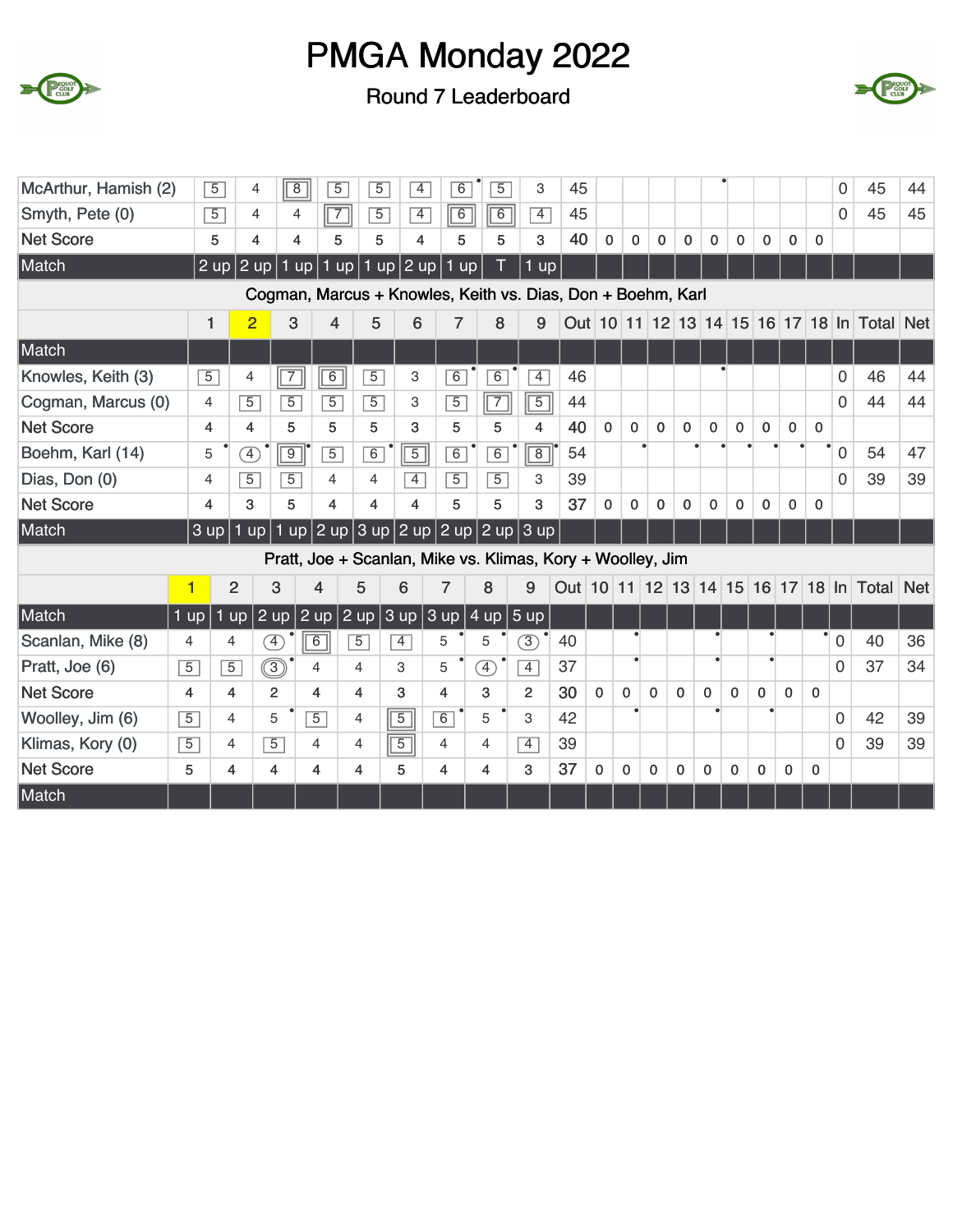

Round 7 Leaderboard



Individual

|       |   |                    |   | Player                                         |   |                                   | Match |   |   | Player |                                                 |  |  |  |  |                                             |
|-------|---|--------------------|---|------------------------------------------------|---|-----------------------------------|-------|---|---|--------|-------------------------------------------------|--|--|--|--|---------------------------------------------|
|       |   |                    |   | Pratt, Joe<br><b>Pequot Golf Club</b>          |   |                                   | 2 & 1 |   |   |        | Klimas, Kory<br>Pequot Golf Club                |  |  |  |  |                                             |
|       |   |                    |   | Scanlan, Mike<br><b>Pequot Golf Club</b>       |   |                                   | 2 & 1 |   |   |        | Woolley, Jim<br><b>Pequot Golf Club</b>         |  |  |  |  |                                             |
|       |   | Cogman, Marcus     |   | Pequot Golf Club                               |   |                                   | 3 & 1 |   |   |        | Dias, Don<br><b>Pequot Golf Club</b>            |  |  |  |  |                                             |
|       |   |                    |   | Knowles, Keith<br>Pequot Golf Club             |   |                                   | 1 up  |   |   |        | Boehm, Karl<br><b>Pequot Golf Club</b>          |  |  |  |  |                                             |
|       |   |                    |   | Arruda, Mark<br>Pequot Golf Club               |   |                                   | 1 up  |   |   |        | Smyth, Pete<br><b>Pequot Golf Club</b>          |  |  |  |  |                                             |
|       |   |                    |   | Careb, Dan<br>Pequot Golf Club                 |   |                                   | 2 & 1 |   |   |        | McArthur, Hamish<br><b>Pequot Golf Club</b>     |  |  |  |  |                                             |
|       |   |                    |   | Chase, Zachary<br>Pequot Golf Club             |   |                                   | 3 & 1 |   |   |        | Gage, Dustin<br><b>Pequot Golf Club</b>         |  |  |  |  |                                             |
|       |   |                    |   | Gillies, Geoff<br><b>Pequot Golf Club</b>      |   |                                   | 4 & 3 |   |   |        | Maraglino, Tom<br><b>Pequot Golf Club</b>       |  |  |  |  |                                             |
|       |   | Hutchinson, Trevor |   | Pequot Golf Club                               |   |                                   | 3 & 1 |   |   |        | <b>Turley, Kevin</b><br><b>Pequot Golf Club</b> |  |  |  |  |                                             |
|       |   |                    |   | Greider, Steve<br>Pequot Golf Club             |   |                                   | 3 & 1 |   |   |        | Levesque, Scott<br>Pequot Golf Club             |  |  |  |  |                                             |
|       |   |                    |   | Murphy, Dan<br><b>Pequot Golf Club</b>         |   |                                   | 1 up  |   |   |        | Banks, George<br><b>Pequot Golf Club</b>        |  |  |  |  |                                             |
|       |   |                    |   | Gardiner, Tom<br>Pequot Golf Club              |   |                                   | 4 & 3 |   |   |        | Dimock, Bob<br><b>Pequot Golf Club</b>          |  |  |  |  |                                             |
|       |   | Davison, Anthony   |   | <b>Pequot Golf Club</b>                        |   |                                   | 1 up  |   |   |        | Rebello, Bruce<br>Pequot Golf Club              |  |  |  |  |                                             |
|       |   |                    |   | <b>Tanner, Jeff</b><br><b>Pequot Golf Club</b> |   |                                   | 2 & 1 |   |   |        | Rebello Jr., Bruce<br>Pequot Golf Club          |  |  |  |  |                                             |
|       |   |                    |   | Smith, Kevin<br><b>Pequot Golf Club</b>        |   |                                   | 3 & 2 |   |   |        | Warner, Mal<br>Pequot Golf Club                 |  |  |  |  |                                             |
|       |   |                    |   | Palma, Steve<br>Pequot Golf Club               |   |                                   | 3 & 2 |   |   |        | McPherson, James<br><b>Pequot Golf Club</b>     |  |  |  |  |                                             |
|       |   |                    |   |                                                |   | Palma, Steve vs. McPherson, James |       |   |   |        |                                                 |  |  |  |  |                                             |
|       | 1 | $\overline{c}$     | 3 | $\overline{4}$                                 | 5 | 6                                 | 7     | 8 | 9 |        |                                                 |  |  |  |  | Out 10 11 12 13 14 15 16 17 18 In Total Net |
| Match |   |                    |   |                                                |   |                                   |       |   |   |        |                                                 |  |  |  |  |                                             |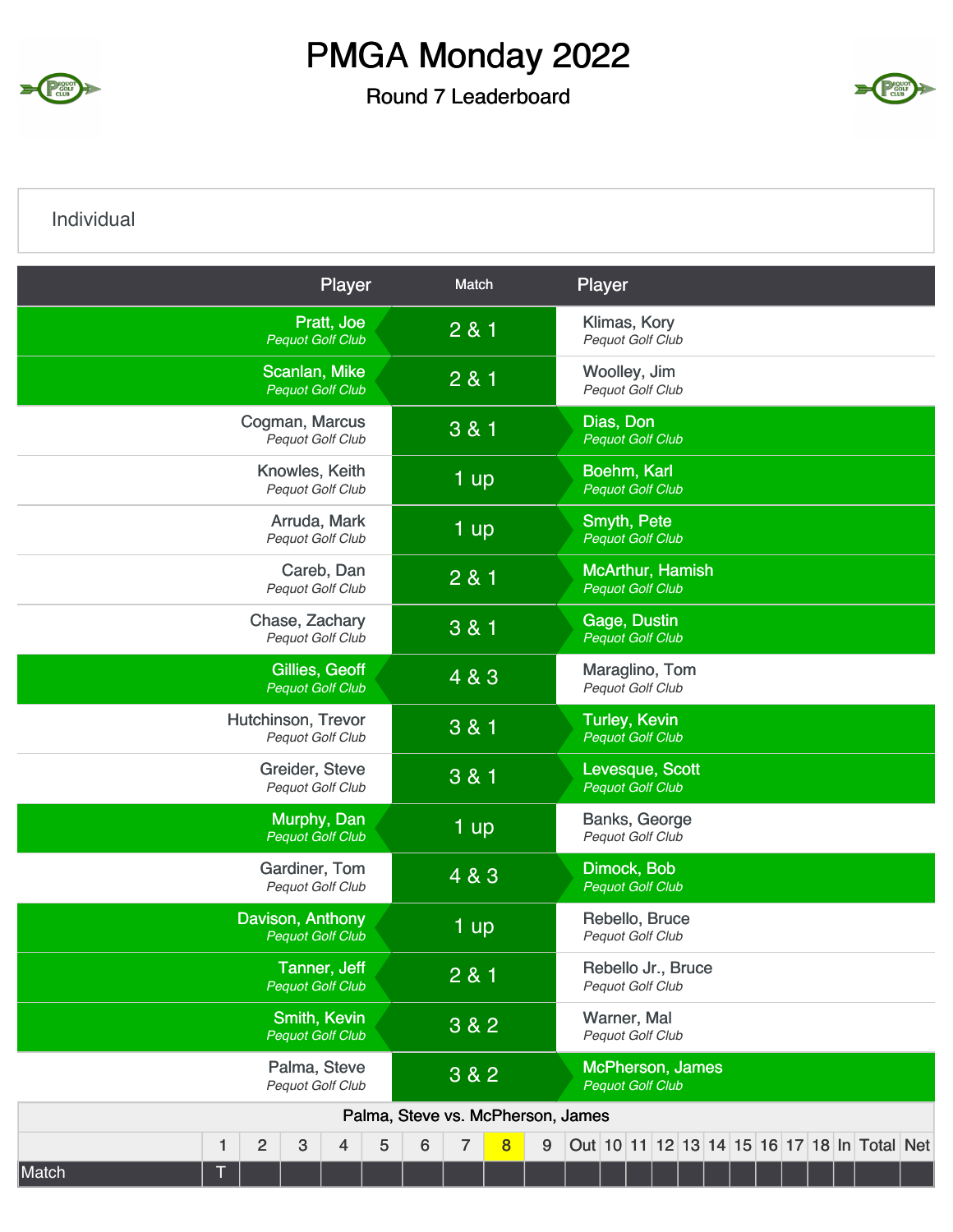



| Palma, Steve (18)                   | 5              | $\overline{7}$    | $\overline{7}$ | 6                 | $\overline{7}$                                                                                                            | 4               | 5                       | $\sqrt{7}$                          |                | $\overline{6}$ | 54 |  |  |   |  | 0                   | 54                                                                  | 45 |
|-------------------------------------|----------------|-------------------|----------------|-------------------|---------------------------------------------------------------------------------------------------------------------------|-----------------|-------------------------|-------------------------------------|----------------|----------------|----|--|--|---|--|---------------------|---------------------------------------------------------------------|----|
| McPherson, James (0)                | $\boxed{6}$    | 4                 | $\overline{5}$ | $\overline{5}$    | $\overline{5}$                                                                                                            | $\overline{4}$  | $\boxed{7}$             | $\overline{5}$                      |                | $\overline{5}$ | 46 |  |  |   |  | 0                   | 46                                                                  | 46 |
| Match                               | $\top$         | 1 up $ $          |                |                   | 2 up 2 up 3 up 2 up 1 up                                                                                                  |                 |                         | $1$ up                              |                | $1$ up         |    |  |  |   |  |                     |                                                                     |    |
|                                     |                |                   |                |                   |                                                                                                                           |                 |                         | Smith, Kevin vs. Warner, Mal        |                |                |    |  |  |   |  |                     |                                                                     |    |
| 1                                   | $\overline{2}$ | 3                 |                | 4                 | 5                                                                                                                         | 6               | $\overline{7}$          | $\overline{\mathbf{8}}$             | 9              |                |    |  |  |   |  |                     | Out 10 11 12 13 14 15 16 17 18 In Total Net                         |    |
|                                     |                |                   |                |                   |                                                                                                                           |                 |                         |                                     |                |                |    |  |  |   |  |                     |                                                                     |    |
| Match<br>Τ                          | $1$ up         | $2 \text{ up}$    | 2 up           |                   | $ 3$ up                                                                                                                   | 3 up            | 4 up<br>1               | up                                  | $1$ up         |                |    |  |  |   |  | $\mathbf 0$         |                                                                     | 38 |
| Smith, Kevin (17)<br>6              | 5              | F)                | $6\overline{}$ |                   | $\overline{6}$                                                                                                            | 4               | 7                       | F)                                  | $\overline{5}$ | 47             |    |  |  |   |  | $\Omega$            | 47<br>44                                                            | 44 |
| Warner, Mal (0)<br>4<br>Match<br>T  | $\overline{5}$ | 4                 | $\overline{5}$ |                   | $\overline{6}$                                                                                                            | 3               | $\overline{7}$          | $\boxed{6}$                         | $\overline{4}$ | 44             |    |  |  |   |  |                     |                                                                     |    |
|                                     |                |                   |                |                   |                                                                                                                           |                 |                         | Tanner, Jeff vs. Rebello Jr., Bruce |                |                |    |  |  |   |  |                     |                                                                     |    |
|                                     | 1              | $\overline{2}$    | 3              | $\overline{4}$    | 5                                                                                                                         | 6               | 7                       | 8                                   |                | 9              |    |  |  |   |  |                     | Out 10 11 12 13 14 15 16 17 18 In Total Net                         |    |
| Match                               | 3 up           | $2$ up            | 3 up           |                   | 2 up $2$ up                                                                                                               |                 | $2$ up   1 up           | $1$ up                              | 2 up           |                |    |  |  |   |  |                     |                                                                     |    |
| Tanner, Jeff (0)                    | 4              | $\overline{5}$    | 4              | $\overline{6}$    | 4                                                                                                                         | $\overline{4}$  | $\overline{5}$          | 4                                   | 3              | 39             |    |  |  |   |  | 0                   | 39                                                                  | 39 |
| Rebello Jr., Bruce (4)              | $\boxed{7}$    | 4                 | $\sqrt{7}$     | 4                 | 4                                                                                                                         | $\overline{4}$  | $\overline{7}$          | 5                                   | $\boxed{5}$    | 47             |    |  |  |   |  | 0                   | 47                                                                  | 45 |
| Match                               |                |                   |                |                   |                                                                                                                           |                 |                         |                                     |                |                |    |  |  |   |  |                     |                                                                     |    |
|                                     |                |                   |                |                   | Davison, Anthony vs. Rebello, Bruce                                                                                       |                 |                         |                                     |                |                |    |  |  |   |  |                     |                                                                     |    |
|                                     | 1              | $\overline{2}$    | 3              | 4                 | 5                                                                                                                         | 6               | $\overline{\mathbf{7}}$ | 8                                   | 9              |                |    |  |  |   |  |                     | Out 10 11 12 13 14 15 16 17 18 In Total Net                         |    |
| Match                               | Τ              | $1 \overline{up}$ | $2$ up         | $2 \overline{up}$ | $1$ up                                                                                                                    | $1$ up          |                         |                                     | T              |                |    |  |  |   |  |                     |                                                                     |    |
| Davison, Anthony (0)                | $\overline{5}$ | 4                 | $\circled{3}$  | 4                 | $\overline{5}$                                                                                                            | 3               | $\boxed{6}$             | 4                                   | <u>∑</u>       | 36             |    |  |  |   |  | 0                   | 36                                                                  | 36 |
| Rebello, Bruce (1)                  | $\overline{5}$ | $\overline{5}$    | $\overline{5}$ | $\overline{4}$    | 4                                                                                                                         | 3               | 5                       | $\overline{4}$                      | 3              | 38             |    |  |  |   |  | 0                   | 38                                                                  | 37 |
| Match                               | T              |                   |                |                   |                                                                                                                           |                 | $1$ up                  | $\mathbf{1}$<br>up                  | T              |                |    |  |  |   |  |                     |                                                                     |    |
|                                     |                |                   |                |                   |                                                                                                                           |                 |                         | Gardiner, Tom vs. Dimock, Bob       |                |                |    |  |  |   |  |                     |                                                                     |    |
| 1                                   |                | $\overline{2}$    | 3              | 4                 | 5                                                                                                                         | $6\phantom{1}6$ | $\overline{7}$          | 8                                   | 9              |                |    |  |  |   |  |                     | Out   10   11   12   13   14   15   16   17   18   In   Total   Net |    |
| Match                               |                |                   |                |                   |                                                                                                                           |                 |                         |                                     |                |                |    |  |  |   |  |                     |                                                                     |    |
| $\boxed{7}$<br>Gardiner, Tom (7)    |                | 7                 | $\overline{6}$ | $\overline{7}$    | $\overline{7}$                                                                                                            | $\overline{6}$  | $\overline{7}$          | $\overline{6}$                      | 7              | 60             |    |  |  |   |  | 0                   | 60                                                                  | 56 |
| Dimock, Bob (0)<br>$\overline{5}$   |                | $\overline{5}$    | $\overline{4}$ | $\boxed{5}$       | $\boxed{5}$ $\boxed{5}$ $\boxed{6}$                                                                                       |                 |                         | $\boxed{5}$                         | $\overline{4}$ | 44             |    |  |  |   |  | 0                   | 44                                                                  | 44 |
| $\sqrt{ }$<br>Match                 |                |                   |                |                   | $3$ up $\left  4$ up $\left  5$ up $\right  6$ up $\left  7$ up $\left  1$ up $\right  1$ up $\left  1$ up $\right  2$ up |                 |                         |                                     |                |                |    |  |  |   |  |                     |                                                                     |    |
|                                     |                |                   |                |                   |                                                                                                                           |                 |                         | Murphy, Dan vs. Banks, George       |                |                |    |  |  |   |  |                     |                                                                     |    |
|                                     | 1              | $\overline{2}$    | 3              | 4                 | 5                                                                                                                         | $\overline{6}$  | 7                       | 8                                   | 9              |                |    |  |  |   |  |                     | Out 10 11 12 13 14 15 16 17 18 In Total Net                         |    |
| Match<br>$2 \text{ up}$             |                | $ 2 \text{ up} $  | $1$ up         | $1$ up            | $ 1$ up                                                                                                                   | $1$ up          | $1$ up                  | T                                   | $1$ up         |                |    |  |  |   |  |                     |                                                                     |    |
| Murphy, Dan (0)<br>4                |                | $\overline{5}$    | $\overline{5}$ | $\overline{5}$    | 4                                                                                                                         | 3               | 4                       | 6                                   | 3              | 39             |    |  |  |   |  | 0                   | 39                                                                  | 39 |
| Banks, George (6)<br>$\overline{5}$ |                | $\overline{5}$    | 5              | $\overline{5}$    | 4                                                                                                                         | $\boxed{5}$     | 5                       | 5                                   | $\overline{4}$ | 43             |    |  |  | ٠ |  | $\overline{0}$      | 43                                                                  | 40 |
| Match                               |                |                   |                |                   |                                                                                                                           |                 |                         |                                     |                |                |    |  |  |   |  |                     |                                                                     |    |
|                                     |                |                   |                |                   | Greider, Steve vs. Levesque, Scott                                                                                        |                 |                         |                                     |                |                |    |  |  |   |  |                     |                                                                     |    |
|                                     | 1              | $\overline{2}$    | 3              | $\overline{4}$    | $\overline{5}$                                                                                                            | 6               | $\overline{7}$          | 8                                   | 9              |                |    |  |  |   |  |                     | Out   10   11   12   13   14   15   16   17   18   In   Total   Net |    |
| Match                               |                |                   |                |                   | 1                                                                                                                         |                 | T                       | 1 up                                | Т              |                |    |  |  |   |  |                     |                                                                     |    |
| Greider, Steve (2)                  | 6              | 6                 | $\overline{6}$ | $\overline{5}$    | 4                                                                                                                         | $\overline{4}$  | $\overline{6}$          | 4                                   | $\overline{4}$ | 45             |    |  |  |   |  | 0                   | 45                                                                  | 44 |
| Levesque, Scott (0)                 | $\overline{5}$ | $\overline{5}$    | 4              | $\overline{6}$    | 4                                                                                                                         | 3               | $\sqrt{7}$              | $\overline{5}$                      | 3              | 42             |    |  |  |   |  | $\mathsf{O}\xspace$ | 42                                                                  | 42 |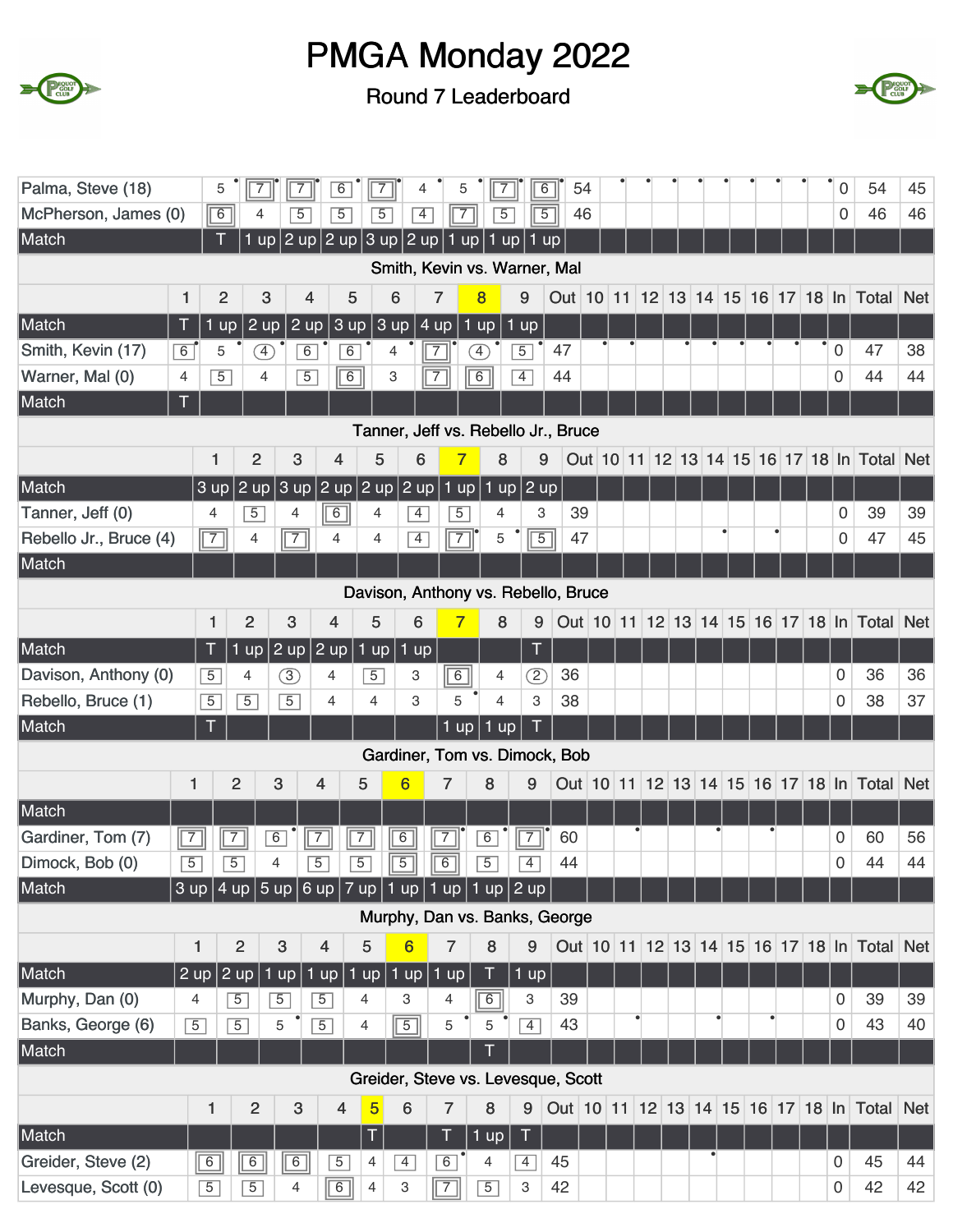



| Match                  | $1$ up         |                         | $\vert$ 2 up $\vert$ 3 up $\vert$ 2 up $\vert$ |                |                | $T$ 1 up       |                     |                |                |                      |                                      |   |  |  |   |                  |                     |                                                                     |            |
|------------------------|----------------|-------------------------|------------------------------------------------|----------------|----------------|----------------|---------------------|----------------|----------------|----------------------|--------------------------------------|---|--|--|---|------------------|---------------------|---------------------------------------------------------------------|------------|
|                        |                |                         |                                                |                |                |                |                     |                |                |                      | Hutchinson, Trevor vs. Turley, Kevin |   |  |  |   |                  |                     |                                                                     |            |
|                        |                | 1                       | $\overline{2}$                                 | 3              | 4              | 5              | 6                   | 7              | 8              | 9                    |                                      |   |  |  |   |                  |                     | Out   10   11   12   13   14   15   16   17   18   In   Total   Net |            |
| Match                  |                |                         |                                                |                |                | T              |                     | Т              | Τ              |                      |                                      |   |  |  |   |                  |                     |                                                                     |            |
| Hutchinson, Trevor (0) |                | 4                       | $\overline{5}$                                 | $\overline{5}$ | $\overline{6}$ | 4              | $\overline{5}$      | 4              | 4              | $\overline{4}$       | 41                                   |   |  |  |   |                  | 0                   | 41                                                                  | 41         |
| Turley, Kevin (7)      |                | $\overline{4}$          | 4                                              | 5              | $\overline{4}$ | 4              | $\overline{4}$      | $\overline{6}$ | $5^{\degree}$  | $\overline{4}$       | 40                                   |   |  |  | ٠ |                  | 0                   | 40                                                                  | 36         |
| Match                  |                | $1$ up                  | $\mid$ 2 up $\mid$ 3 up $\mid$ 4 up $\mid$     |                |                |                | $1 \text{ up}$      |                |                | $1$ up               |                                      |   |  |  |   |                  |                     |                                                                     |            |
|                        |                |                         |                                                |                |                |                |                     |                |                |                      | Gillies, Geoff vs. Maraglino, Tom    |   |  |  |   |                  |                     |                                                                     |            |
|                        | 1              | $\overline{2}$          | 3                                              | $\overline{4}$ | 5              |                | 6                   | $\overline{7}$ | 8              | 9                    |                                      |   |  |  |   |                  |                     | Out 10 11 12 13 14 15 16 17 18 In Total Net                         |            |
| Match                  | 4 up           | 5 up                    | 6 up                                           |                |                |                | $1$ up              |                |                | $2$ up $3$ up $4$ up |                                      |   |  |  |   |                  |                     |                                                                     |            |
| Gillies, Geoff (26)    | 6              | 5                       | $\overline{5}$                                 | $\overline{8}$ | $\overline{7}$ |                | 4                   | $\overline{8}$ | 6              | $\overline{6}$       | 55                                   |   |  |  |   | $\bullet\bullet$ | $\mathbf 0$         | 55                                                                  | 42         |
| Maraglino, Tom (0)     | $\overline{5}$ | $\overline{5}$          | $\boxed{7}$                                    | $\overline{7}$ | $\overline{6}$ |                | $\overline{4}$      | $\overline{8}$ | $\boxed{6}$    | $\overline{5}$       | 53                                   |   |  |  |   |                  | 0                   | 53                                                                  | 53         |
| Match                  |                |                         |                                                |                |                |                |                     |                |                |                      |                                      |   |  |  |   |                  |                     |                                                                     |            |
|                        |                |                         |                                                |                |                |                |                     |                |                |                      | Chase, Zachary vs. Gage, Dustin      |   |  |  |   |                  |                     |                                                                     |            |
|                        | $\mathbf{1}$   | $\overline{2}$          | 3                                              |                | $\overline{4}$ | 5              | 6<br>$\overline{7}$ |                | 8              | 9                    |                                      |   |  |  |   |                  |                     | Out 10 11 12 13 14 15 16 17 18 In Total                             | <b>Net</b> |
| Match                  |                |                         |                                                |                | 1 up           | Τ              | T                   |                |                |                      |                                      |   |  |  |   |                  |                     |                                                                     |            |
| Chase, Zachary (0)     | $\overline{5}$ | $\boxed{6}$             | $\overline{5}$                                 |                | 4              | $\overline{7}$ | $\overline{5}$<br>3 |                | $\overline{5}$ | $\overline{5}$       | 45                                   |   |  |  |   |                  | 0                   | 45                                                                  | 45         |
| Gage, Dustin (2)       | $\overline{5}$ | 4                       | $\overline{4}$                                 |                | $\boxed{6}$    | $\overline{4}$ | 3<br>5              |                | $\overline{5}$ | 3                    | 39                                   |   |  |  |   |                  | 0                   | 39                                                                  | 38         |
| Match                  | $2 \text{ up}$ |                         | $3$ up   4 up                                  |                |                |                | $1$ up              |                |                | $ 1$ up $ 2$ up      |                                      |   |  |  |   |                  |                     |                                                                     |            |
|                        |                |                         |                                                |                |                |                |                     |                |                |                      | Careb, Dan vs. McArthur, Hamish      |   |  |  |   |                  |                     |                                                                     |            |
|                        | 1              |                         | $\overline{2}$                                 | 3              | 4              | 5              | 6                   | 7              | 8              | 9                    |                                      |   |  |  |   |                  |                     | Out 10 11 12 13 14 15 16 17 18 In Total Net                         |            |
| Match                  |                |                         |                                                | $1$ up<br>Ú    | up             | $1$ up         |                     |                |                |                      |                                      |   |  |  |   |                  |                     |                                                                     |            |
| Careb, Dan (6)         | $\boxed{6}$    |                         | $\overline{5}$                                 | $\overline{6}$ | $\overline{5}$ | $\overline{5}$ | $\overline{5}$      | $\overline{7}$ | $\overline{6}$ | $\overline{5}$       | 50                                   |   |  |  |   |                  | 0                   | 50                                                                  | 47         |
| McArthur, Hamish (0)   | $\overline{5}$ |                         | 4                                              | $\sqrt{8}$     | $\overline{5}$ | $\overline{5}$ | $\overline{4}$      | $\overline{6}$ | $\overline{5}$ | 3                    | 45                                   |   |  |  |   |                  | 0                   | 45                                                                  | 45         |
| Match                  | 2 up           |                         | 3 up                                           |                |                |                |                     |                |                | 1                    | up                                   |   |  |  |   |                  |                     |                                                                     |            |
|                        |                |                         |                                                |                |                |                |                     |                |                |                      | Arruda, Mark vs. Smyth, Pete         |   |  |  |   |                  |                     |                                                                     |            |
|                        | 1              | 2                       | $\overline{3}$                                 | 4              | 5              | 6              |                     | $\overline{7}$ | 8              | 9                    |                                      |   |  |  |   |                  |                     | Out   10   11   12   13   14   15   16   17   18   In   Total   Net |            |
| Match                  |                |                         |                                                | T              |                |                |                     |                | Т              | T                    |                                      |   |  |  |   |                  |                     |                                                                     |            |
| Arruda, Mark (1)       | $\boxed{7}$    | 4                       | $\overline{5}$                                 | $\overline{5}$ | 6              | $\boxed{5}$    |                     | $\circled{4}$  | 4              | $\overline{4}$       | 44                                   |   |  |  |   |                  | $\overline{0}$      | 44                                                                  | 43         |
| Smyth, Pete (0)        | $\overline{5}$ | 4                       | 4                                              | $\overline{7}$ | $\overline{5}$ | $\overline{4}$ |                     | $\overline{6}$ | $\boxed{6}$    | $\overline{4}$       | 45                                   |   |  |  |   |                  | 0                   | 45                                                                  | 45         |
| Match                  | 1 up           | 1 up                    | 1 up                                           | П              | $1$ up $\vert$ | 2 up           |                     | $1$ up         | П              | Τ                    |                                      |   |  |  |   |                  |                     |                                                                     |            |
|                        |                |                         |                                                |                |                |                |                     |                |                |                      | Knowles, Keith vs. Boehm, Karl       |   |  |  |   |                  |                     |                                                                     |            |
|                        | $\mathbf{1}$   | 2                       | $\mathbf{3}$                                   | $\overline{4}$ | $\sqrt{5}$     | 6              | $\overline{7}$      |                | 8              | 9                    |                                      |   |  |  |   |                  |                     | Out   10   11   12   13   14   15   16   17   18   In   Total   Net |            |
| Match                  |                | T                       | $1 \text{ up}$                                 | T              | Т              | 1 up           | T                   |                |                | T                    |                                      |   |  |  |   |                  |                     |                                                                     |            |
| Knowles, Keith (0)     | $\overline{5}$ | 4                       | $\overline{7}$                                 | $\overline{6}$ | $\overline{5}$ | 3              | 6                   |                | 6              | $\overline{4}$       | 46                                   |   |  |  |   |                  | $\Omega$            | 46                                                                  | 46         |
| Boehm, Karl (11)       | 5              | $\overline{\mathbf{4}}$ | $\boxed{9}$                                    | $\overline{5}$ | 6              | $\boxed{5}$    | 6                   |                | $\overline{6}$ | $\boxed{8}$          | 54                                   | ٠ |  |  |   | ٠                | $\mathsf{O}\xspace$ | 54                                                                  | 48         |
| Match                  | $1$ up         | T                       |                                                |                |                |                | T                   |                | $1$ up         |                      |                                      |   |  |  |   |                  |                     |                                                                     |            |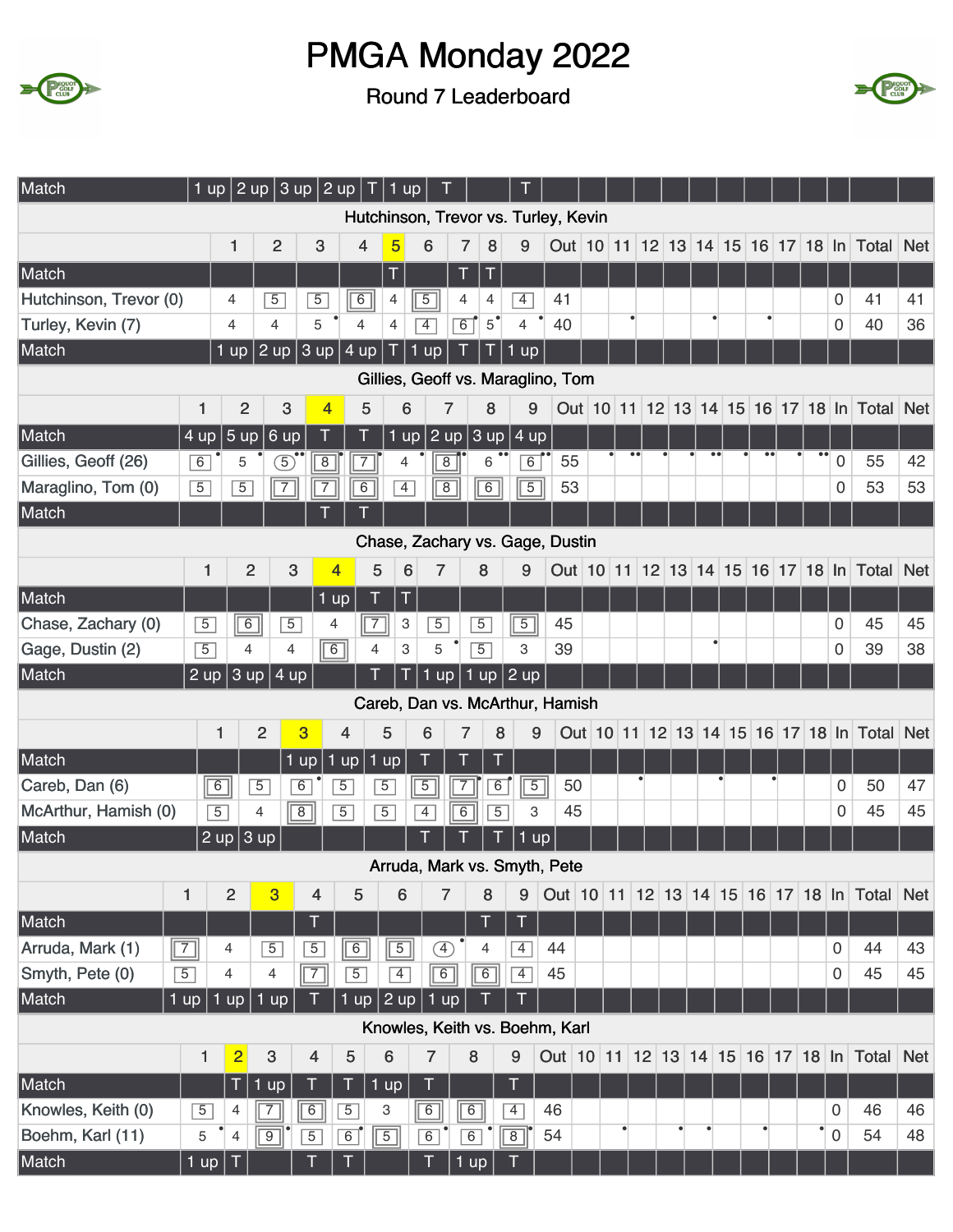



|                    |                |                |                |                |                |                |                |                | Cogman, Marcus vs. Dias, Don   |                   |            |                                   |    |           |    |    |           |    |    |    |         |          |                                             |            |
|--------------------|----------------|----------------|----------------|----------------|----------------|----------------|----------------|----------------|--------------------------------|-------------------|------------|-----------------------------------|----|-----------|----|----|-----------|----|----|----|---------|----------|---------------------------------------------|------------|
|                    |                | 1              | $\overline{2}$ | 3              |                | $\overline{4}$ | 5              | 6              | $\overline{7}$                 | 8                 | 9          | Out 10 11 12 13 14 15 16 17 18 In |    |           |    |    |           |    |    |    |         |          | Total Net                                   |            |
| Match              |                |                | Т              |                |                |                |                |                |                                |                   |            |                                   |    |           |    |    |           |    |    |    |         |          |                                             |            |
| Cogman, Marcus (0) |                | 4              | $\overline{5}$ | $\overline{5}$ |                | $\overline{5}$ | $\overline{5}$ | 3              | $\overline{5}$                 | $\sqrt{7}$        | $\sqrt{5}$ | 44                                |    |           |    |    |           |    |    |    |         | 0        | 44                                          | 44         |
| Dias, Don (0)      |                | 4              | $\overline{5}$ | $\overline{5}$ |                | $\overline{4}$ | 4              | $\overline{4}$ | $\overline{5}$                 | $\overline{5}$    | 3          | 39                                |    |           |    |    |           |    |    |    |         | 0        | 39                                          | 39         |
| Match              |                | 3 up           |                |                |                | $1$ up         |                |                | $ 2$ up $ 1$ up $ 1$ up $ $    | $2$ up $3$ up     |            |                                   |    |           |    |    |           |    |    |    |         |          |                                             |            |
|                    |                |                |                |                |                |                |                |                | Scanlan, Mike vs. Woolley, Jim |                   |            |                                   |    |           |    |    |           |    |    |    |         |          |                                             |            |
|                    | 1              |                | $\overline{2}$ | 3              |                | 4              | 5              | 6              | $\overline{7}$                 | 8                 | 9          |                                   |    |           |    |    |           |    |    |    |         |          | Out 10 11 12 13 14 15 16 17 18 In Total Net |            |
| Match              | $1$ up $\vert$ |                | $1$ up         | $2$ up         |                | $1$ up         | -1             | $1$ up         | $2$ up                         | $2$ up $2$ up     |            |                                   |    |           |    |    |           |    |    |    |         |          |                                             |            |
| Scanlan, Mike (2)  | 4              |                | 4              | 4              |                | $\overline{6}$ | $\overline{5}$ | $\overline{4}$ | 5                              | $\overline{5}$    | 3          | 40                                |    |           |    |    |           |    |    |    |         | 0        | 40                                          | 39         |
| Woolley, Jim (0)   | $\overline{5}$ |                | 4              | $\overline{5}$ |                | $\overline{5}$ | 4              | $\overline{5}$ | $\overline{6}$                 | 5                 | 3          | 42                                |    |           |    |    |           |    |    |    |         | 0        | 42                                          | 42         |
| Match              |                |                |                |                |                |                |                |                |                                |                   |            |                                   |    |           |    |    |           |    |    |    |         |          |                                             |            |
|                    |                |                |                |                |                |                |                |                | Pratt, Joe vs. Klimas, Kory    |                   |            |                                   |    |           |    |    |           |    |    |    |         |          |                                             |            |
|                    | 1              | $\overline{2}$ |                | $\mathbf{3}$   | $\overline{4}$ | 5              | 6              | 7              | 8                              | 9                 | Out        | 10                                | 11 | 12        | 13 | 14 |           | 15 | 16 | 17 | $18$ In |          | Total                                       | <b>Net</b> |
| Match              |                |                |                |                |                |                | <b>up</b>      | <b>up</b>      | 2 up                           | $2 \overline{up}$ |            |                                   |    |           |    |    |           |    |    |    |         |          |                                             |            |
| Pratt, Joe (6)     | $\overline{5}$ | $\overline{5}$ |                | $\circledS$    | $\overline{4}$ | $\overline{4}$ | 3              | 5              | $\left( 4\right)$              | $\overline{4}$    | 37         |                                   |    | $\bullet$ |    |    | $\bullet$ |    |    |    |         | 0        | 37                                          | 34         |
| Klimas, Kory (0)   | 5              | 4              |                | $\overline{5}$ | 4              | 4              | $\overline{5}$ | 4              | 4                              | $\overline{4}$    | 39         |                                   |    |           |    |    |           |    |    |    |         | $\Omega$ | 39                                          | 39         |
| Match              | Τ              | 1 up           |                |                | Т              | I T            |                |                |                                |                   |            |                                   |    |           |    |    |           |    |    |    |         |          |                                             |            |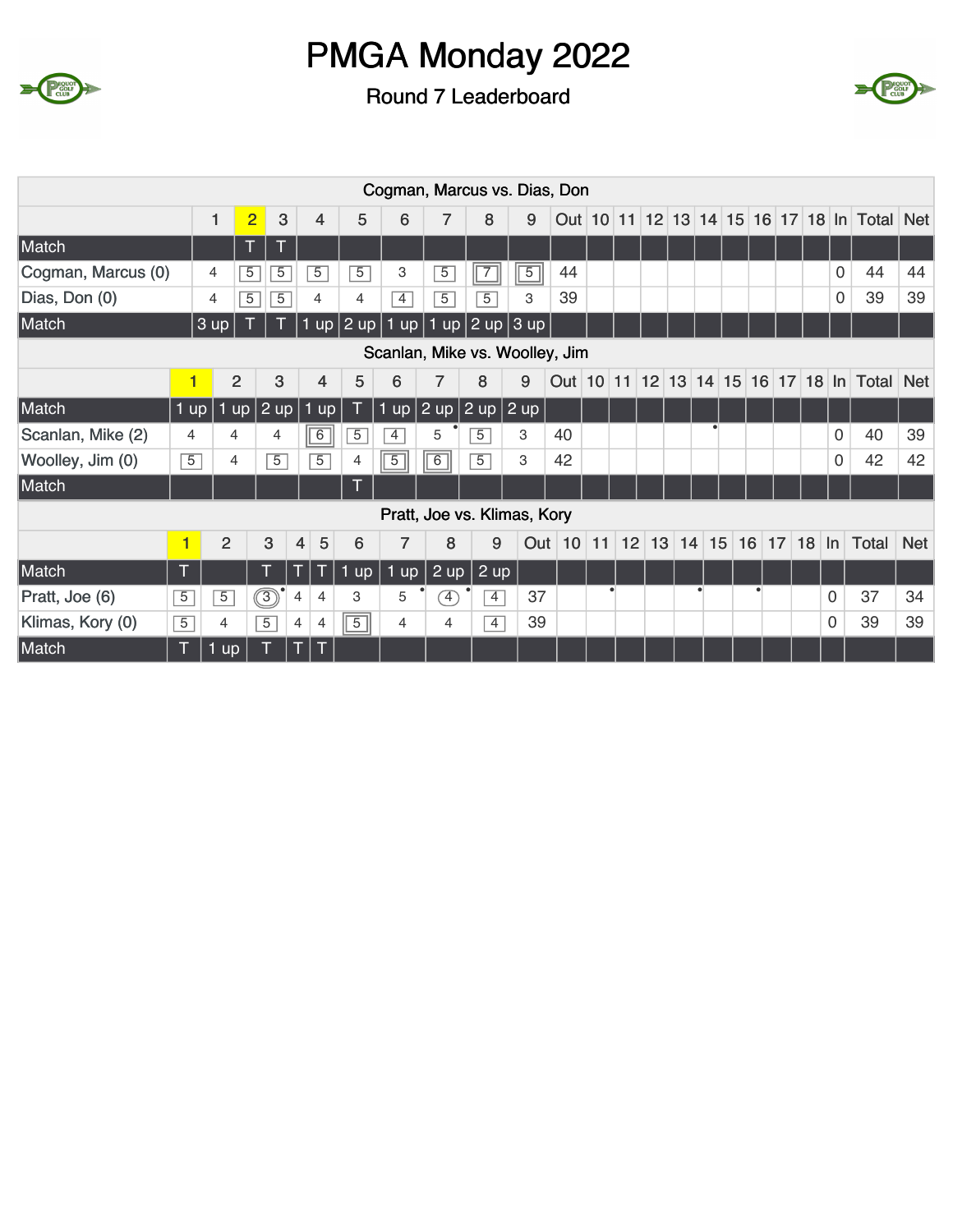

#### Round 7 Leaderboard



|                                                                                                                                  |                                                                                                                                                                        | <b>Gross Skins - Gross Skins</b> |                |                |                |                 |                       |                 |                |                 |                |                                |    |     |    |       |            |                |                                              |                     |    |                     |                     |
|----------------------------------------------------------------------------------------------------------------------------------|------------------------------------------------------------------------------------------------------------------------------------------------------------------------|----------------------------------|----------------|----------------|----------------|-----------------|-----------------------|-----------------|----------------|-----------------|----------------|--------------------------------|----|-----|----|-------|------------|----------------|----------------------------------------------|---------------------|----|---------------------|---------------------|
| <b>Player</b>                                                                                                                    |                                                                                                                                                                        |                                  |                |                |                |                 | <b>Skins</b>          |                 |                |                 | <b>Purse</b>   |                                |    |     |    |       |            | <b>Details</b> |                                              |                     |    |                     |                     |
| Davison, Anthony<br>Pequot Golf Club                                                                                             |                                                                                                                                                                        |                                  |                |                |                |                 | $\overline{2}$        |                 |                |                 | \$75.00        |                                |    |     |    |       |            |                | Birdie on 3, Birdie on 9                     |                     |    |                     |                     |
|                                                                                                                                  |                                                                                                                                                                        |                                  |                |                |                |                 |                       |                 |                |                 |                | Total Purse Allocated: \$75.00 |    |     |    |       |            |                |                                              |                     |    |                     |                     |
| Hole                                                                                                                             | Par                                                                                                                                                                    | <b>Score</b>                     |                |                |                |                 | Won                   |                 |                |                 |                |                                |    |     |    |       | <b>Tie</b> |                |                                              |                     |    |                     |                     |
| 1                                                                                                                                | 4                                                                                                                                                                      | 4                                |                |                |                |                 |                       |                 |                |                 |                |                                |    |     |    |       |            |                | Dias, Don, Hutchinson, Trevor and 3 other    |                     |    |                     |                     |
| 2                                                                                                                                | 4                                                                                                                                                                      | $\overline{4}$                   |                |                |                |                 |                       |                 |                |                 |                |                                |    |     |    |       |            |                | Arruda, Mark, Davison, Anthony and 4 other   |                     |    |                     |                     |
| 3                                                                                                                                | 4                                                                                                                                                                      | 3                                |                |                |                |                 | Davison, Anthony      |                 |                |                 |                |                                |    |     |    |       |            |                |                                              |                     |    |                     |                     |
| 4                                                                                                                                | 4                                                                                                                                                                      | 4                                |                |                |                |                 |                       |                 |                |                 |                |                                |    |     |    |       |            |                | Chase, Zachary, Davison, Anthony and 3 other |                     |    |                     |                     |
| 5                                                                                                                                | 4                                                                                                                                                                      | 4                                |                |                |                |                 |                       |                 |                |                 |                |                                |    |     |    |       |            |                | Dias, Don, Greider, Steve and 6 other        |                     |    |                     |                     |
| 6                                                                                                                                | 3                                                                                                                                                                      | 3                                |                |                |                |                 |                       |                 |                |                 |                |                                |    |     |    |       |            |                | Chase, Zachary, Davison, Anthony and 3 other |                     |    |                     |                     |
| $\overline{7}$                                                                                                                   | 4                                                                                                                                                                      | 4                                |                |                |                |                 |                       |                 |                |                 |                |                                |    |     |    |       |            |                | Arruda, Mark, Hutchinson, Trevor and 2 other |                     |    |                     |                     |
| 8                                                                                                                                | 4                                                                                                                                                                      | 4                                |                |                |                |                 |                       |                 |                |                 |                |                                |    |     |    |       |            |                | Arruda, Mark, Davison, Anthony and 5 other   |                     |    |                     |                     |
| 9                                                                                                                                | 3                                                                                                                                                                      | $\sqrt{2}$                       |                |                |                |                 | Davison, Anthony      |                 |                |                 |                |                                |    |     |    |       |            |                |                                              |                     |    |                     |                     |
|                                                                                                                                  |                                                                                                                                                                        |                                  | 1              | $\overline{2}$ | 3              | 4               | 5                     | $6\phantom{1}6$ | $\overline{7}$ | 8               | 9              | Out                            | 10 | 11  | 12 | 13    | 14         | 15             | 16                                           | 17                  | 18 | ln                  | <b>Total</b>        |
| Davison, Anthony                                                                                                                 |                                                                                                                                                                        |                                  | 5              | 4              | $\binom{3}{ }$ | $\overline{4}$  | $\sqrt{5}$            | 3               | $\,6\,$        | $\overline{4}$  | $\circled{2}$  | $\overline{c}$                 |    |     |    |       |            |                |                                              |                     |    | 0                   | 2                   |
| Klimas, Kory                                                                                                                     |                                                                                                                                                                        |                                  | 5              | $\overline{4}$ | 5              | $\overline{4}$  | 4                     | 5               | 4              | $\overline{4}$  | $\overline{4}$ | $\mathbf 0$                    |    |     |    |       |            |                |                                              |                     |    | $\mathbf 0$         | 0                   |
| Woolley, Jim                                                                                                                     |                                                                                                                                                                        |                                  | 5              | $\overline{4}$ | 5              | 5               | $\overline{4}$        | 5               | 6              | 5               | 3              | 0                              |    |     |    |       |            |                |                                              |                     |    | $\mathbf 0$         | 0                   |
| Dias, Don                                                                                                                        |                                                                                                                                                                        |                                  | 4              | $\sqrt{5}$     | 5              | $\overline{4}$  | 4                     | $\overline{4}$  | 5              | 5               | 3              | 0                              |    |     |    |       |            |                |                                              |                     |    | 0                   | $\mathsf{O}\xspace$ |
|                                                                                                                                  | Arruda, Mark<br>$\,$ 6 $\,$<br>0<br>0<br>$\mathbf 0$<br>5<br>$\sqrt{5}$<br>$\overline{5}$<br>$\overline{7}$<br>$\overline{4}$<br>4<br>$\overline{4}$<br>$\overline{4}$ |                                  |                |                |                |                 |                       |                 |                |                 |                |                                |    |     |    |       |            |                |                                              |                     |    |                     |                     |
| Careb, Dan                                                                                                                       |                                                                                                                                                                        |                                  | 6              | $\sqrt{5}$     | 6              | 5               | $\overline{5}$        | 5               | $\overline{7}$ | $6\phantom{1}6$ | 5              | $\mathbf 0$                    |    |     |    |       |            |                |                                              |                     |    | 0                   | 0                   |
| Smyth, Pete                                                                                                                      |                                                                                                                                                                        |                                  | 5              | $\overline{4}$ | 4              | $\overline{7}$  | $\sqrt{5}$            | $\overline{4}$  | 6              | 6               | $\overline{4}$ | 0                              |    |     |    |       |            |                |                                              |                     |    | 0                   | 0                   |
| Chase, Zachary                                                                                                                   |                                                                                                                                                                        |                                  | 5              | $\,$ 6 $\,$    | 5              | 4               | $\overline{7}$        | 3               | 5              | 5               | 5              | 0                              |    |     |    |       |            |                |                                              |                     |    | $\mathsf{O}\xspace$ | $\mathsf{O}\xspace$ |
| Hutchinson, Trevor                                                                                                               |                                                                                                                                                                        |                                  | 4              | $\sqrt{5}$     | 5              | $\,6\,$         | $\overline{4}$        | 5               | $\overline{4}$ | $\overline{4}$  | $\overline{4}$ | $\overline{0}$                 |    |     |    |       |            |                |                                              |                     |    | $\mathbf 0$         | $\mathbf 0$         |
| $\overline{0}$<br>Greider, Steve<br>$\,6\,$<br>$\,6\,$<br>6<br>$\overline{4}$<br>4<br>5<br>$\overline{4}$<br>6<br>$\overline{4}$ |                                                                                                                                                                        |                                  |                |                |                |                 |                       |                 |                |                 |                |                                |    |     |    |       |            |                | $\mathbf 0$                                  | $\mathsf{O}\xspace$ |    |                     |                     |
| Murphy, Dan                                                                                                                      |                                                                                                                                                                        |                                  | 4              | $\sqrt{5}$     | 5              | 5               | 4                     | 3               | 4              | $6\phantom{1}$  | 3              | $\overline{0}$                 |    |     |    |       |            |                |                                              |                     |    | $\mathbf 0$         | $\mathsf{O}\xspace$ |
| Tanner, Jeff                                                                                                                     |                                                                                                                                                                        |                                  | 4              | $\sqrt{5}$     | 4              | $6\phantom{.}6$ | 4                     | $\overline{4}$  | $\overline{5}$ | $\overline{4}$  | 3              | $\overline{0}$                 |    |     |    |       |            |                |                                              |                     |    | $\mathbf 0$         | $\mathsf{O}\xspace$ |
| Rebello, Bruce                                                                                                                   |                                                                                                                                                                        |                                  | 5              | $\sqrt{5}$     | 5              | 4               | 4                     | 3               | $\overline{5}$ | $\overline{4}$  | 3              | $\overline{0}$                 |    |     |    |       |            |                |                                              |                     |    | 0                   | $\mathsf{O}\xspace$ |
| Warner, Mal                                                                                                                      |                                                                                                                                                                        |                                  | 4              | $\sqrt{5}$     | $\overline{4}$ | 5               | $6\phantom{a}$        | $\mathbf{3}$    | $\overline{7}$ | $\sqrt{6}$      | $\overline{4}$ | $\mathbf 0$                    |    |     |    |       |            |                |                                              |                     |    | $\mathbf 0$         | $\mathsf{O}\xspace$ |
| McPherson, James                                                                                                                 |                                                                                                                                                                        |                                  | $6\phantom{a}$ | 4              | 5              | 5               | $\sqrt{5}$            | $\overline{4}$  | $\overline{7}$ | $\sqrt{5}$      | 5              | $\mathsf{O}\xspace$            |    |     |    |       |            |                |                                              |                     |    | $\boldsymbol{0}$    | $\mathsf{O}\xspace$ |
|                                                                                                                                  |                                                                                                                                                                        | <b>Starting Hole Start Hole</b>  |                |                |                |                 | Eagle or Better Eagle |                 |                |                 |                | <b>Birdie</b>                  |    | Par |    | Bogey |            |                |                                              |                     |    |                     |                     |

Double Bogey or Worse Dbl. Bogey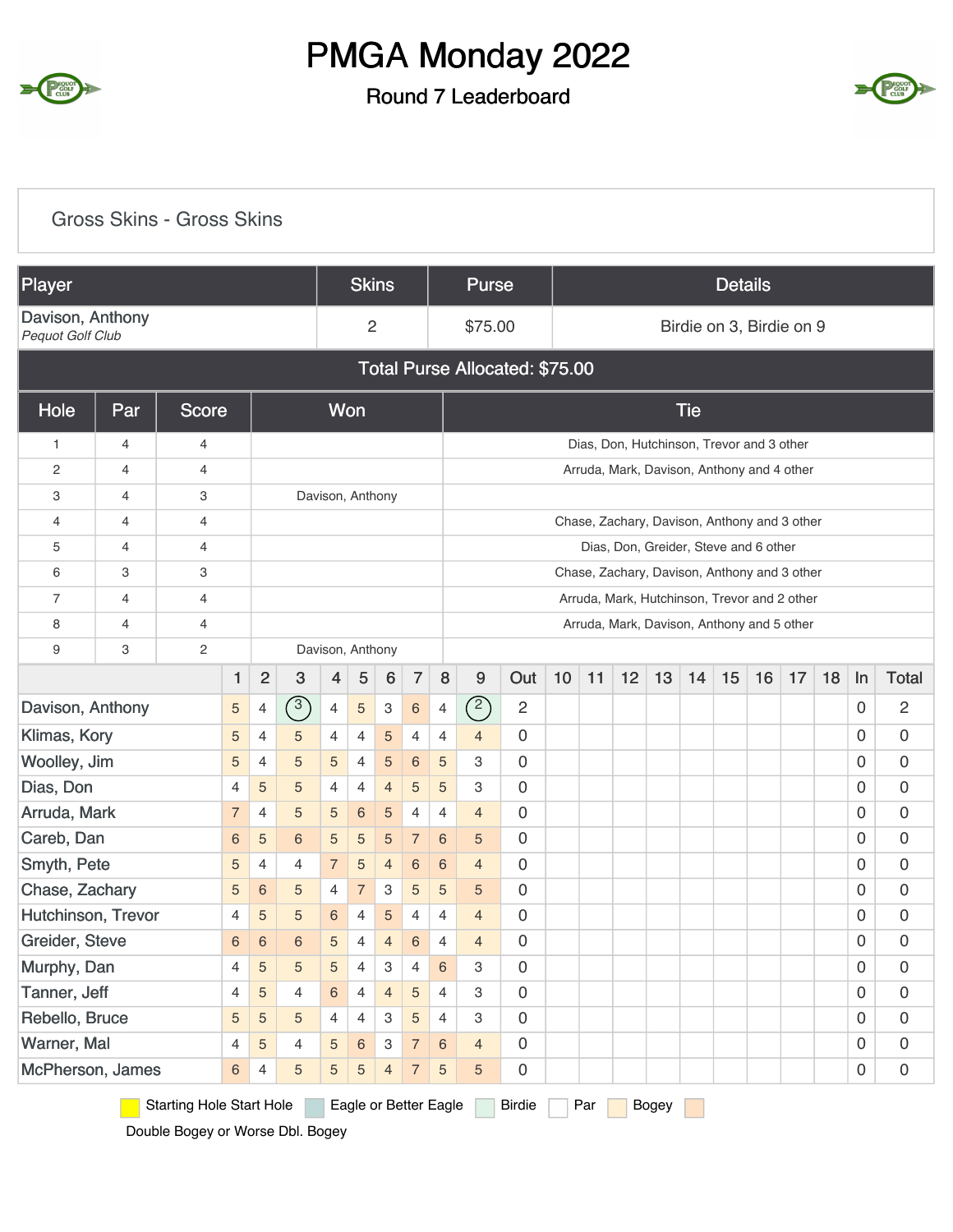#### Round 7 Leaderboard



#### Net Skins - Net Skins

| Player                                  |     |                |                |                        |                |                  |                |                                                                                                                                                                                                                                                                                                                                                                                                                                                                                                                                        |                | <b>Skins</b>          |                                 |                  |  | <b>Purse</b>     |  |                  |                   |                                         |                   | <b>Details</b>   |                   |                          |                  |
|-----------------------------------------|-----|----------------|----------------|------------------------|----------------|------------------|----------------|----------------------------------------------------------------------------------------------------------------------------------------------------------------------------------------------------------------------------------------------------------------------------------------------------------------------------------------------------------------------------------------------------------------------------------------------------------------------------------------------------------------------------------------|----------------|-----------------------|---------------------------------|------------------|--|------------------|--|------------------|-------------------|-----------------------------------------|-------------------|------------------|-------------------|--------------------------|------------------|
| Dias, Don<br>Pequot Golf Club           |     |                |                |                        |                |                  |                |                                                                                                                                                                                                                                                                                                                                                                                                                                                                                                                                        |                | 1                     |                                 |                  |  | \$25.00          |  |                  |                   |                                         |                   | Birdie on 4      |                   |                          |                  |
| Palma, Steve<br>Pequot Golf Club        |     |                |                |                        |                |                  |                |                                                                                                                                                                                                                                                                                                                                                                                                                                                                                                                                        |                | 1                     |                                 |                  |  | \$25.00          |  |                  |                   |                                         |                   | Birdie on 6      |                   |                          |                  |
| Smith, Kevin<br><b>Pequot Golf Club</b> |     |                |                |                        |                |                  |                |                                                                                                                                                                                                                                                                                                                                                                                                                                                                                                                                        |                | 1                     |                                 |                  |  | \$25.00          |  |                  |                   |                                         |                   | Eagle on 8       |                   |                          |                  |
| Davison, Anthony<br>Pequot Golf Club    |     |                |                |                        |                |                  |                |                                                                                                                                                                                                                                                                                                                                                                                                                                                                                                                                        |                | 1                     |                                 |                  |  | \$25.00          |  |                  |                   |                                         |                   | Eagle on 9       |                   |                          |                  |
|                                         |     |                |                |                        |                |                  |                |                                                                                                                                                                                                                                                                                                                                                                                                                                                                                                                                        |                |                       | Total Purse Allocated: \$100.00 |                  |  |                  |  |                  |                   |                                         |                   |                  |                   |                          |                  |
| Hole                                    | Par | Score          |                |                        |                | Won              |                |                                                                                                                                                                                                                                                                                                                                                                                                                                                                                                                                        |                |                       |                                 |                  |  |                  |  | <b>Tie</b>       |                   |                                         |                   |                  |                   |                          |                  |
| 1                                       | 4   | 3              |                |                        |                |                  |                |                                                                                                                                                                                                                                                                                                                                                                                                                                                                                                                                        |                |                       |                                 |                  |  |                  |  |                  |                   | Boehm, Karl, Cogman, Marcus and 3 other |                   |                  |                   |                          |                  |
| 2                                       | 4   | 3              |                |                        |                |                  |                |                                                                                                                                                                                                                                                                                                                                                                                                                                                                                                                                        |                |                       |                                 |                  |  |                  |  |                  |                   | Arruda, Mark, Boehm, Karl and 2 other   |                   |                  |                   |                          |                  |
| 3                                       | 4   | $\overline{c}$ |                |                        |                |                  |                |                                                                                                                                                                                                                                                                                                                                                                                                                                                                                                                                        |                |                       |                                 |                  |  |                  |  |                  |                   | Davison, Anthony and Smith, Kevin       |                   |                  |                   |                          |                  |
| 4                                       | 4   | 3              |                |                        |                | Dias, Don        |                |                                                                                                                                                                                                                                                                                                                                                                                                                                                                                                                                        |                |                       |                                 |                  |  |                  |  |                  |                   |                                         |                   |                  |                   |                          |                  |
| 5                                       | 4   | 3              |                |                        |                |                  |                |                                                                                                                                                                                                                                                                                                                                                                                                                                                                                                                                        |                |                       |                                 |                  |  |                  |  |                  |                   |                                         |                   |                  |                   |                          |                  |
| 6                                       | 3   | $\sqrt{2}$     |                |                        |                | Palma, Steve     |                | Dias, Don, Greider, Steve and 2 other<br>Arruda, Mark, Hutchinson, Trevor and 3 other<br>$\overline{7}$<br>12<br>13<br>15<br>6<br>8<br>$\boldsymbol{9}$<br>Out<br>10<br>14<br>11<br>$\mathbf 5$<br>5<br>$\ensuremath{\mathsf{3}}$<br>1<br>$\overline{4}$<br>$\bullet\,\bullet$<br>$\bullet\bullet$<br>$\bullet\bullet$<br>$5^{\circ}$<br>$\bullet\bullet$<br>$\bullet\bullet$<br>$\overline{4}$<br>$6\phantom{1}6$<br>$\overline{7}$<br>1<br>$\bullet\bullet$<br>$\bullet\bullet$<br>$\left(4\right)$<br>5<br>1<br>$\overline{7}$<br>4 |                |                       |                                 |                  |  |                  |  |                  |                   |                                         |                   |                  |                   |                          |                  |
| $\overline{7}$                          | 4   | 3              |                |                        |                |                  |                |                                                                                                                                                                                                                                                                                                                                                                                                                                                                                                                                        |                |                       |                                 |                  |  |                  |  |                  |                   |                                         |                   |                  |                   |                          |                  |
| 8                                       | 4   | $\sqrt{2}$     |                |                        |                | Smith, Kevin     |                |                                                                                                                                                                                                                                                                                                                                                                                                                                                                                                                                        |                |                       |                                 |                  |  |                  |  |                  |                   |                                         |                   |                  |                   |                          |                  |
| 9                                       | 3   | $\mathbf{1}$   |                |                        |                | Davison, Anthony |                |                                                                                                                                                                                                                                                                                                                                                                                                                                                                                                                                        |                |                       |                                 |                  |  |                  |  |                  |                   |                                         |                   |                  |                   |                          |                  |
|                                         |     |                | 1              | $\overline{2}$         | 3              | 4                | 5              |                                                                                                                                                                                                                                                                                                                                                                                                                                                                                                                                        |                |                       |                                 |                  |  |                  |  |                  |                   |                                         | 16                | 17               | 18                | $\ln$                    | <b>Total</b>     |
| Dias, Don (16)                          |     |                | 4              | 5                      | $\mathbf 5$    | 4                | 4              |                                                                                                                                                                                                                                                                                                                                                                                                                                                                                                                                        |                |                       |                                 |                  |  |                  |  |                  |                   |                                         |                   |                  |                   | 0                        | 1                |
| Palma, Steve (35)                       |     |                | $\overline{5}$ | $\overline{7}^{\circ}$ | 7              | 6                |                |                                                                                                                                                                                                                                                                                                                                                                                                                                                                                                                                        |                |                       |                                 |                  |  |                  |  |                  |                   |                                         | $\bullet\bullet$  | $\bullet\bullet$ | $\bullet \bullet$ | $\mathbf 0$              | 1                |
| Smith, Kevin (25)                       |     |                | 6              | 5                      | 4              | $\,6$            | 6              |                                                                                                                                                                                                                                                                                                                                                                                                                                                                                                                                        |                |                       |                                 |                  |  |                  |  |                  |                   |                                         | $\bullet\bullet$  |                  |                   | 0                        | $\mathbf{1}$     |
| Davison, Anthony (7)                    |     |                | 5              | 4                      | 3              | 4                | 5              | 3                                                                                                                                                                                                                                                                                                                                                                                                                                                                                                                                      | 6              |                       | $\overline{c}$                  | 1                |  | ٠                |  |                  | ٠                 |                                         |                   |                  |                   | 0                        | 1                |
| Klimas, Kory (5)                        |     |                | 5              | $\overline{4}$         | 5              | $\overline{4}$   | $\overline{4}$ | 5                                                                                                                                                                                                                                                                                                                                                                                                                                                                                                                                      | 4              |                       | 4                               | 0                |  |                  |  |                  | $\bullet$         |                                         |                   |                  |                   | $\mathbf 0$              | 0                |
| Woolley, Jim (11)                       |     |                | $5^{\degree}$  | 4                      | 5              | $\sqrt{5}$       | $\overline{4}$ | 5                                                                                                                                                                                                                                                                                                                                                                                                                                                                                                                                      | $\,$ 6 $\,$    | 5                     | $\ensuremath{\mathsf{3}}$       | $\mathbf 0$      |  |                  |  |                  |                   |                                         |                   |                  |                   | ٠<br>$\mathsf{O}\xspace$ | $\boldsymbol{0}$ |
| Cogman, Marcus (16)                     |     |                | $4^{\degree}$  | $5^{\circ}$            | 5              | 5                | 5              | 3                                                                                                                                                                                                                                                                                                                                                                                                                                                                                                                                      | $5^{\degree}$  | $\overline{7}$        | $\sqrt{5}$                      | $\mathbf 0$      |  |                  |  |                  |                   |                                         |                   |                  | ٠                 | $\mathbf 0$              | $\mathbf 0$      |
| Boehm, Karl (30)                        |     |                | $5^{\circ}$    | 4                      | $9^{\circ}$    | 5                | $6^{\circ}$    | 5                                                                                                                                                                                                                                                                                                                                                                                                                                                                                                                                      | $6^{\bullet}$  | 6                     | 8                               | 0                |  | $\bullet\bullet$ |  | $\bullet\bullet$ | $\bullet\bullet$  | $\bullet\,\bullet$                      | $\bullet \bullet$ |                  | $\bullet$         | $\mathbf 0$              | $\mathbf 0$      |
| Arruda, Mark (14)                       |     |                | $7^{\degree}$  | $4^{\degree}$          | $\mathbf 5$    | 5                | 6              | 5                                                                                                                                                                                                                                                                                                                                                                                                                                                                                                                                      | $\overline{4}$ | $\overline{4}$        | 4                               | $\mathbf 0$      |  |                  |  |                  |                   |                                         |                   |                  | ٠                 | $\mathsf{O}$             | $\mathbf 0$      |
| Careb, Dan (21)                         |     |                | 6 <sup>°</sup> | 5 <sup>°</sup>         | $\,6\,$        | 5                | 5              | 5                                                                                                                                                                                                                                                                                                                                                                                                                                                                                                                                      | $7^{\circ}$    | $\bullet\bullet$<br>6 | $\sqrt{5}$                      | $\mathbf 0$      |  |                  |  |                  | $\bullet\bullet$  |                                         |                   |                  | ٠                 | $\mathbf 0$              | $\mathbf 0$      |
| Smyth, Pete (13)                        |     |                | $5^{\degree}$  | 4                      | $\overline{4}$ | $\overline{7}$   | 5              | $\overline{4}$                                                                                                                                                                                                                                                                                                                                                                                                                                                                                                                         | $6^{\degree}$  | 6                     | 4                               | $\mathbf 0$      |  |                  |  |                  |                   |                                         |                   |                  |                   | ٠<br>$\mathbf 0$         | $\mathbf 0$      |
| Chase, Zachary (11)                     |     |                | $5^{\degree}$  | $\,$ 6 $\,$            | $5^{\degree}$  | $\overline{4}$   | $\overline{7}$ | 3                                                                                                                                                                                                                                                                                                                                                                                                                                                                                                                                      | $5^{\degree}$  | 5                     | $\overline{5}$                  | 0                |  | ٠                |  | ٠                |                   |                                         |                   |                  | $\bullet$         | $\mathbf 0$              | $\mathbf 0$      |
| Gillies, Geoff (26)                     |     |                | 6 <sup>°</sup> | 5                      | $5^{\circ}$    | 8                | $\overline{7}$ | $\overline{4}$                                                                                                                                                                                                                                                                                                                                                                                                                                                                                                                         | $8^{\bullet}$  | $\bullet\bullet$<br>6 | $6\phantom{1}$                  | $\mathbf 0$      |  | $\bullet\bullet$ |  |                  | $\bullet \bullet$ |                                         | $\bullet$         |                  | $\bullet\bullet$  | $\mathbf 0$              | $\mathbf 0$      |
| Hutchinson, Trevor (4)                  |     |                | $\overline{4}$ | 5                      | $\sqrt{5}$     | $\,$ 6 $\,$      | 4              | 5                                                                                                                                                                                                                                                                                                                                                                                                                                                                                                                                      | $\overline{4}$ | $\overline{4}$        | $\overline{4}$                  | $\boldsymbol{0}$ |  |                  |  |                  | $\bullet$         |                                         |                   |                  |                   | $\mathbf 0$              | $\boldsymbol{0}$ |

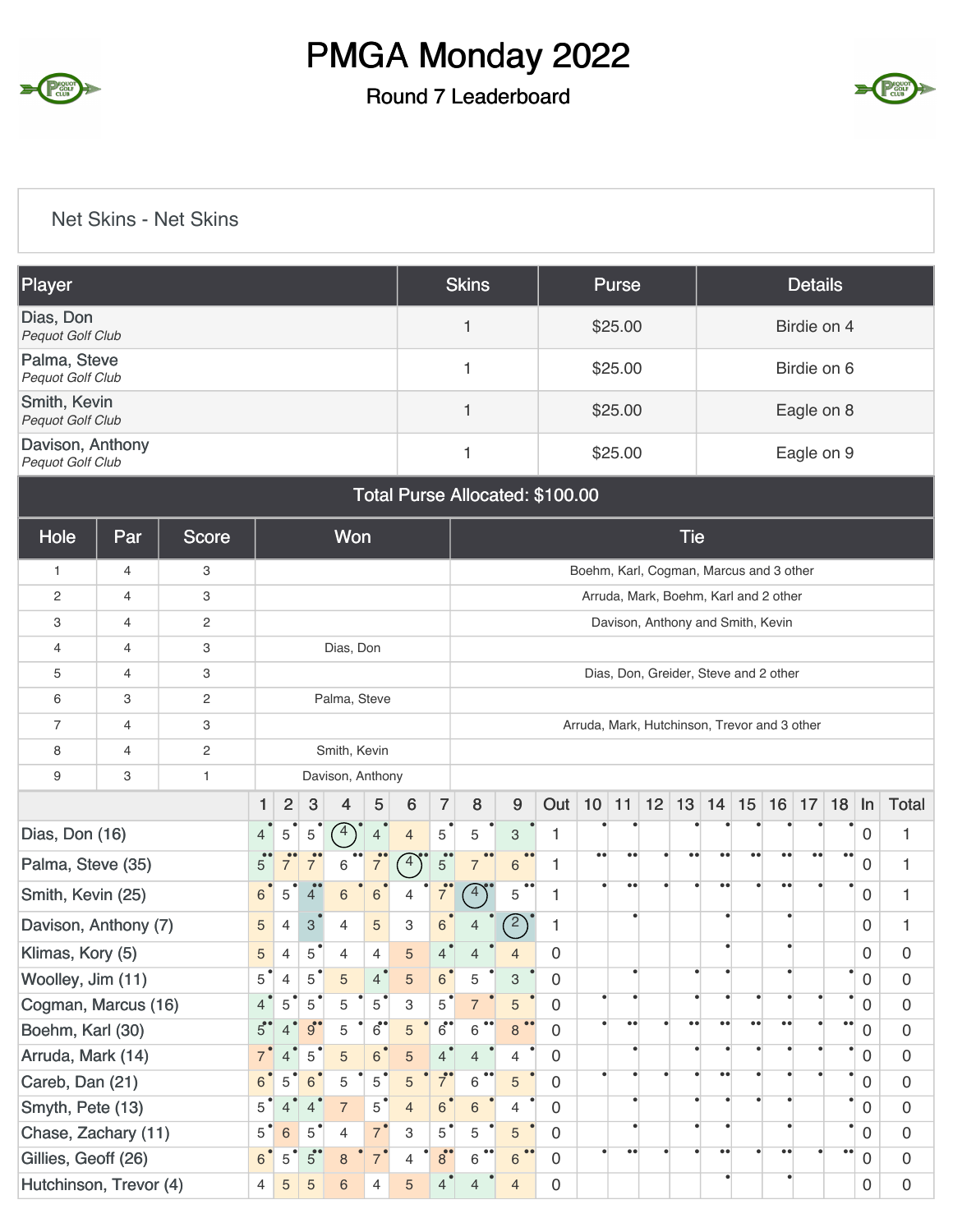

Round 7 Leaderboard



| Greider, Steve (15)                                                                       | $6^{\circ}$    | 6              | 6 | 5 | 4              | 4                     | $6^{\circ}$    | $\overline{4}$ | 4             | 0              |     |       |  |  |  | 0 |
|-------------------------------------------------------------------------------------------|----------------|----------------|---|---|----------------|-----------------------|----------------|----------------|---------------|----------------|-----|-------|--|--|--|---|
| Murphy, Dan (8)                                                                           | $\overline{4}$ | 5              | 5 | 5 | 4              | 3                     | $\overline{4}$ | 6              | 3             | $\overline{0}$ |     |       |  |  |  | 0 |
| Tanner, Jeff (12)                                                                         | $4^{\degree}$  | 5              | 4 | 6 | 4              | $\overline{4}$        | 5              | $\overline{4}$ | 3             | $\overline{0}$ |     |       |  |  |  | 0 |
| Rebello, Bruce (8)                                                                        | 5              | 5              | 5 | 4 | $\overline{4}$ | 3                     | 5              | $\overline{4}$ | 3             | $\overline{0}$ |     |       |  |  |  | 0 |
| Warner, Mal (8)<br>$\overline{4}$<br>5<br>$\mathbf{0}$<br>5<br>0<br>6<br>3<br>6<br>4<br>4 |                |                |   |   |                |                       |                |                |               |                |     |       |  |  |  |   |
| McPherson, James (17)                                                                     | $6^{\degree}$  | $\overline{4}$ | 5 | 5 | 5              | 4                     |                | 5              | 5             | $\overline{0}$ |     |       |  |  |  |   |
| <b>Starting Hole Start Hole</b>                                                           |                |                |   |   |                | Eagle or Better Eagle |                |                | <b>Birdie</b> |                | Par | Bogey |  |  |  |   |

Double Bogey or Worse Dbl. Bogey